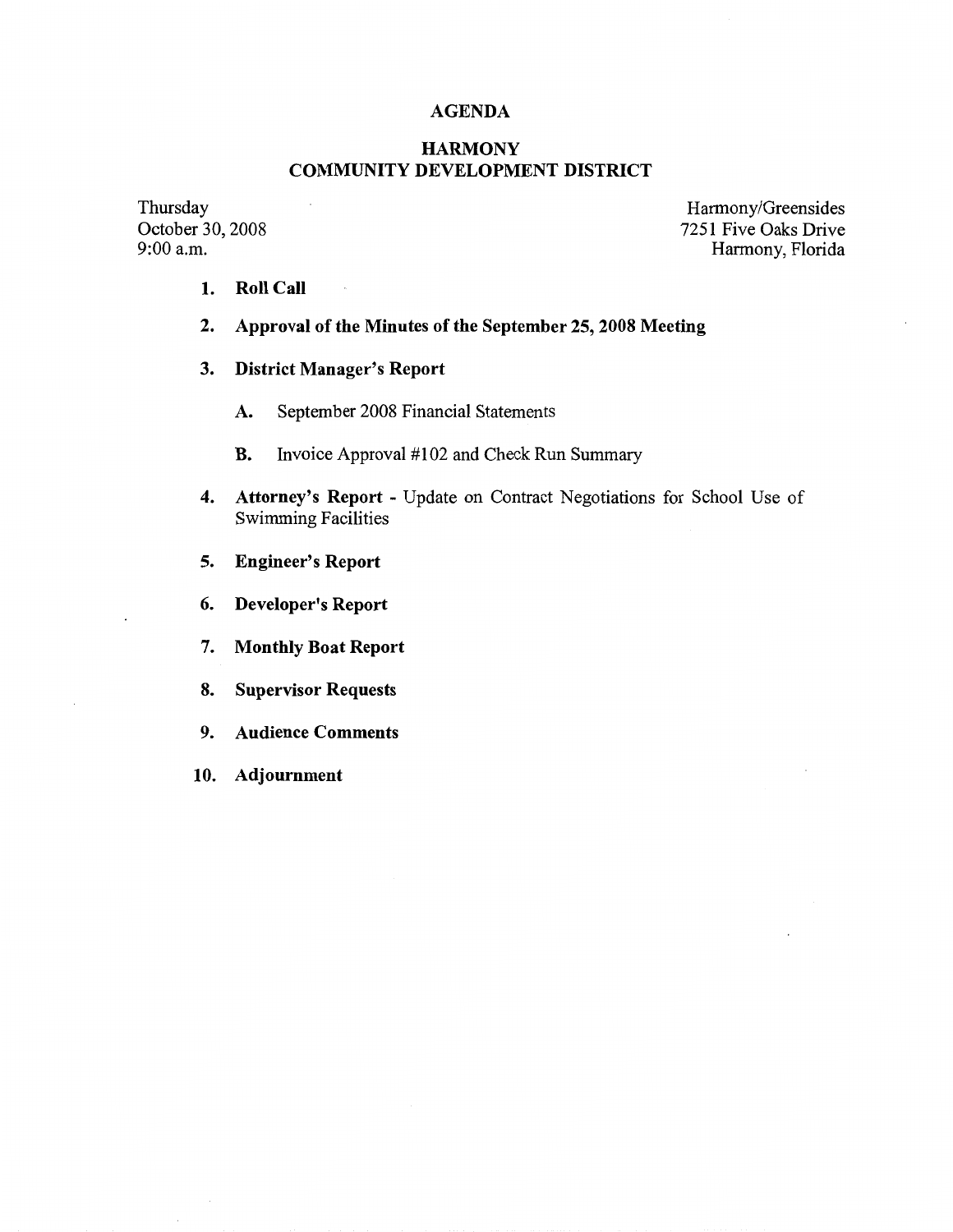# **MINUTES OF MEETING HARMONY COMMUNITY DEVELOPMENT DISTRICT**

The regular meeting of the Board of Supervisors of the Harmony Community Development District was held Thursday, September 25, 2008, at 9:00 a.m. at 7251 Five Oaks Drive, Harmony, Florida.

Present and constituting a quorum were:

| Greg Golgowski | Vice Chairman |
|----------------|---------------|
| James O'Keefe  | Supervisor    |
| Ken Peach      | Supervisor    |
| Nancy Snyder   | Supervisor    |

Also present were:

| Gary Moyer                          | Manager: Moyer Management Group          |
|-------------------------------------|------------------------------------------|
| Tim Qualls                          | Attorney: Young, van Assenderp           |
| <b>Rick Gierok</b>                  | Engineer: Miller, Einhouse, Rymer & Boyd |
| <b>Todd Haskett</b>                 | Harmony Development Corporation          |
| Shad Tome                           | Harmony Development Corporation          |
| Brenda Wright                       | Moyer Management Group                   |
| Residents and members of the public |                                          |

### **FIRST ORDER OF BUSINESS**

**Roll Call** 

Mr. Golgowski called the meeting to order at 9:05 a.m.

Mr. Golgowski called the roll and stated a quorum was present for the meeting. Mr. O'Keefe was not present at roll call.

## **SECOND ORDER OF BUSINESS Approval of the Minutes of the August 28, 2008, Regular Meeting**

Mr. Golgowski reviewed the minutes of the August 28, 2008, regular meeting and asked for any additions, correction, or deletions.

Mr. Qualls stated on page 13 under B, the last full sentence should read, "I included the adopted version of the new rules related to the recreational and park facilities within the District. The next step is to sign and certify and promulgate the final adopted version." There is no requirement that these be forwarded to any State agencies. We just put them out for the public's use.

> On MOTION by Ms. Snyder, seconded by Mr. Peach, with all in favor, approval was given to the minutes of the August 28, 2008 regular meeting, as amended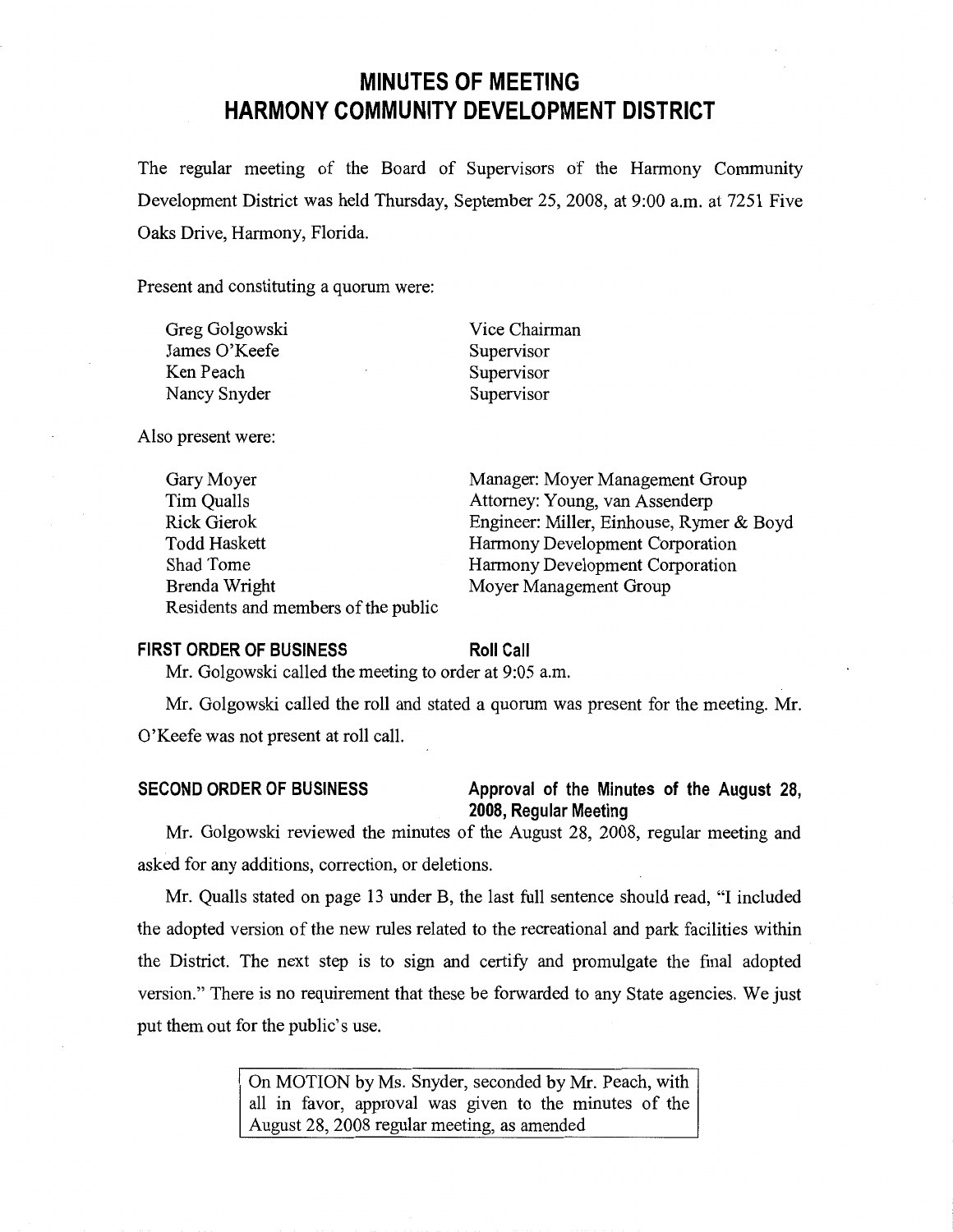### **THIRD ORDER OF BUSINESS**

**District Manager's Report** 

### **A. Financial Statements**

Mr. Moyer reviewed the financial statements, included in the agenda packet and available for public review in the District Office during normal business hours.

## **B. Invoice Approval #101 and Check Run Summary**

Mr. Moyer reviewed the invoices and check summary and requested approval.

Ms. Snyder asked what is KUA bill for \$3.50? Is this something that is not being used and we pay for it monthly?

Mr. Moyer responded we will research it.

Mr. Golgowski stated John Deere charged us for sales tax on their invoice.

Mr. Moyer stated that will be removed.

On MOTION by Mr. Peach, seconded by Ms. Snyder, with all in favor, approval was given to the invoices as presented and amended.

### **C. Acceptance of the audit for fiscal year 2007**

Mr. Moyer stated we distributed the audited financial statements to the Board. I want to highlight the written reports the auditor is required to include in this audit. The first deals with their clean audit opinion, which states that what we provided to them as of September 30, 2007, did fairly in all material respects, reflect the financial position of the District. That is referred to as a clean audit opinion and is indicated in the third paragraph in their cover letter to the audit. I will call your attention to the reports in the back of the audit. Pursuant to Florida law and rules of the Auditor General, the auditor looks at controls that are in place over financial reporting, and they define what a material weakness is as part of this letter. They opine that they found nothing that was a material weakness as noted in the last sentence on page 23, "We did not identify any deficiencies in internal control over financial reporting that we consider to be a material weakness as defined above." They also opine on whether we were in compliance with rules, laws, indentures and such things, and they state that "the results of our tests disclosed no instances of noncompliance or other matters that are required to be reported under the Government Auditing Standards." They did not find anything in which we violated rules, laws, or contracts. The final report is the management letter which is the auditor's opportunity to bring things to the attention of management and the Board that may not be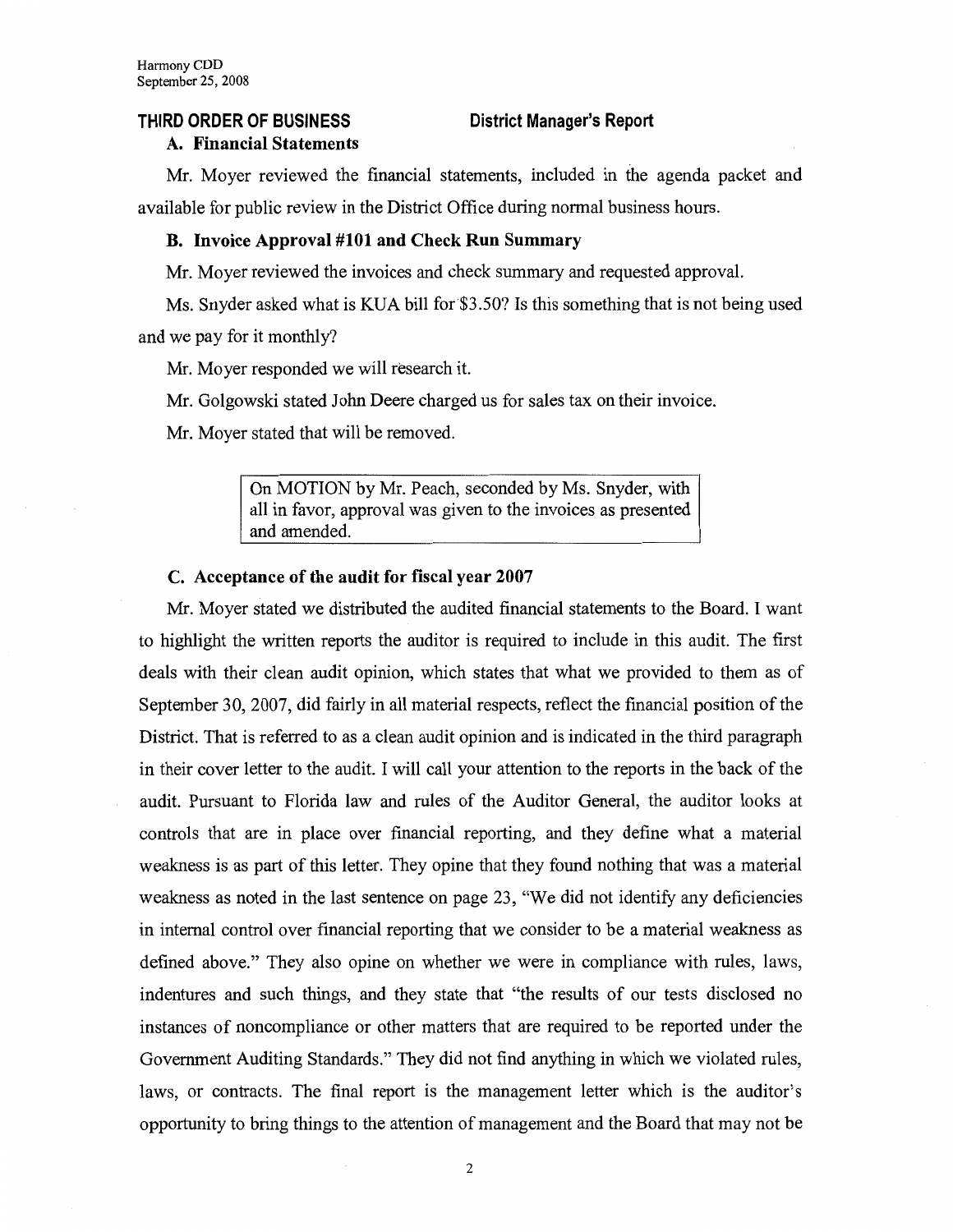a material weakness but nonetheless can be done better. Page 26 indicates they had no current year findings or recommendations. They are also required to review certain matters by the Auditor General, one of which is whether or not the District is in a state of financial emergency. There is a definition of that to determine if the District is in a state of financial emergency, and they said the District has not met one or more of the financial emergency conditions described in Section 218.503(1), Florida Statutes. This is a clean audit with no recommended changes to our controls over financial reporting. I will ask that the Board accept this audit and authorize that it be filed with the appropriate State agencies.

> On MOTION by Ms. Snyder, seconded by Mr. Peach, with all in favor, approval was given to accept the audited financial statements for fiscal year 2007.

Mr. Golgowski stated congratulations on a good job.

Mr. Moyer stated the record will reflect Mr. O'Keefe just joined us.

Mr. Moyer stated we have been researching how to take security deposits by credit card; Ms. Wright has done a lot of work on this and has found a company called Point and Pay, which is the same company that Toho Water Authority uses and Osceola County uses for similar transactions, although Toho Water Authority uses it for the payment of utility bills. In order to setup this account, there is a setup fee that is required, which is \$4,000. I think it seems high to all of us, but it has been used by the people who are in the business of using credit cards. We can continue to use research if you desire but this is the direction we are going to go in, to have a company like Point and Pay to keep track of all this on our behalf.

Ms. Snyder asked what were the benefits of this company over others?

Ms. Wright responded some of the ones we looked at were unknown to me. I do a lot of personal online bill paying and some of them charge user fees in excess of \$6 to \$10. The fees with Point and Pay were considerably lower. What we liked about it is that it is used by Polk County and Osceola County. We presume that they had done their research and it is a reputable company, and that was a concern to us.

Ms. Snyder asked a lot of these charges will never be put through?

Ms. Wright responded that is correct.

Mr. Golgowski stated however we will still have a setup fee.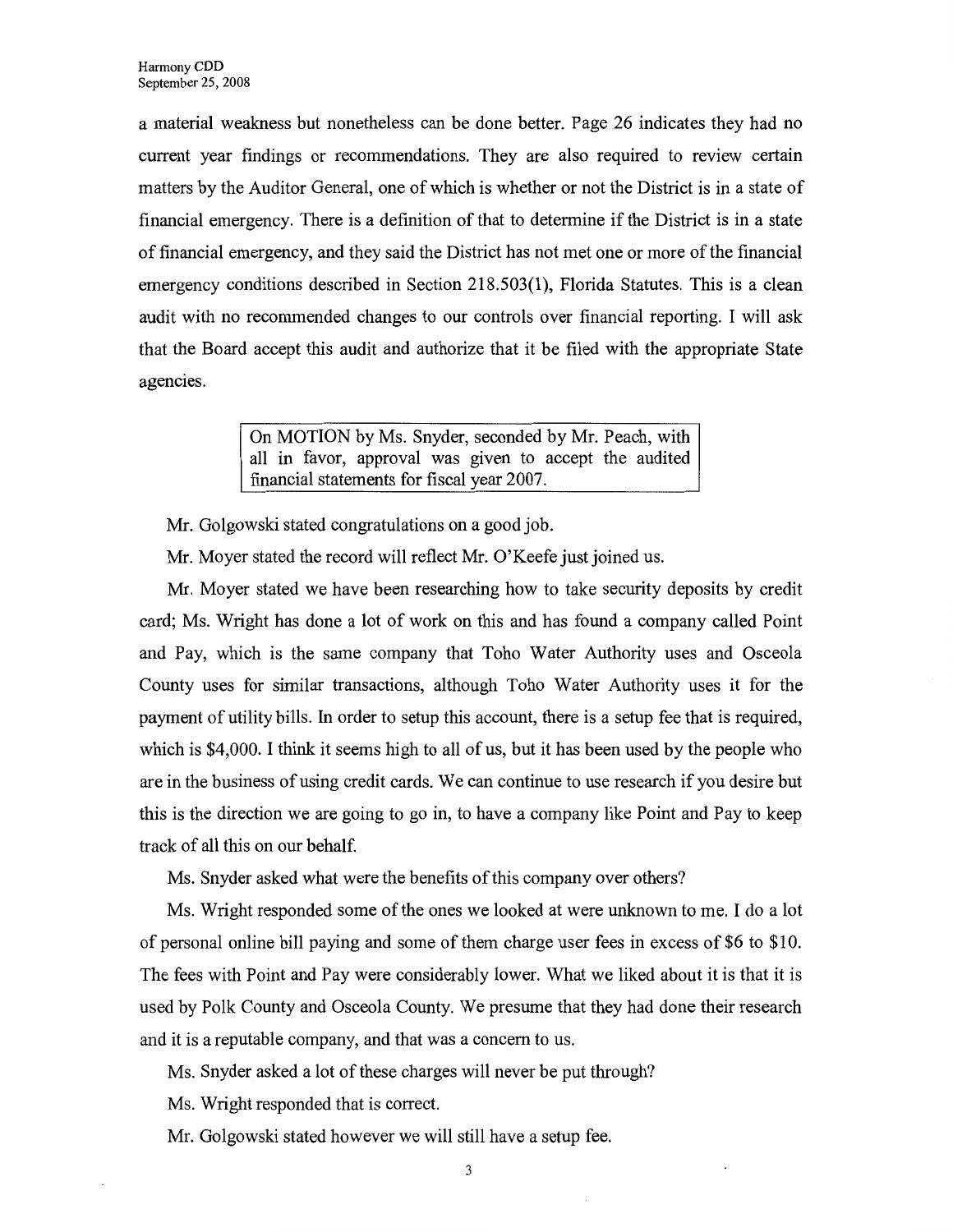Ms. Wright stated we can continue to research other companies. We liked what we found with Point and Pay.

Mr. Peach asked how is it used? We discussed collecting credit card information so that we could use it if we had to. Are the other entities using Point and Pay using it in the same way or are they actually processing more payments?

Ms. Wright responded as Mr. Moyer mentioned, Toho Water Authority uses it for utility payments. We are looking at this for another District where we process utility payments in excess of 20 or 30 in a day. For that District, it would be cost justified. What we can do in the meantime is collect the credit card and identification information from the residents. We need to see the identification and credit card to make sure the signatures match and to make sure the credit card has not expired. We will hold that information. Rather than using a company, if there are damages, obviously we will need to be in contact with the resident. We can see if there is another method they want to use to pay for any damages rather than a credit card. We can address it at that time.

Mr. Peach stated given the upfront cost on that company, I think it is better to collect the information. It does not sound like we will utilize it in the same way that justifies spending \$4,000.

Ms. Wright stated we are anticipating to never need to use it. The situation would be different if the District were charging user fees on a regular basis.

Mr. Carl Fsadni stated PayPal is part of eBay and will have minimal setup fees to do the same thing with no charges.

Mr. Moyer stated we will take a look at that. Thank you for the suggestion. We will continue to research this.

## **FOURTH ORDER OF BUSINESS Attorney's Report - Update on contract negotiations for school use of the Swim Club facilities**

Mr. Qualls stated at the last meeting, I presented to the Board an interlocal agreement between the Board and the School Board of Osceola County so Harmony Community School kindergartners and first graders could utilize the District's facilities to provide the children swimming lessons. The Board authorized me to make one change, which was to take out any fee that the School Board would have to pay or a prorate share of maintenance costs for upkeeping the pool. If that was the only change, the Board said that you would approve the agreement. However, after going through the contract a couple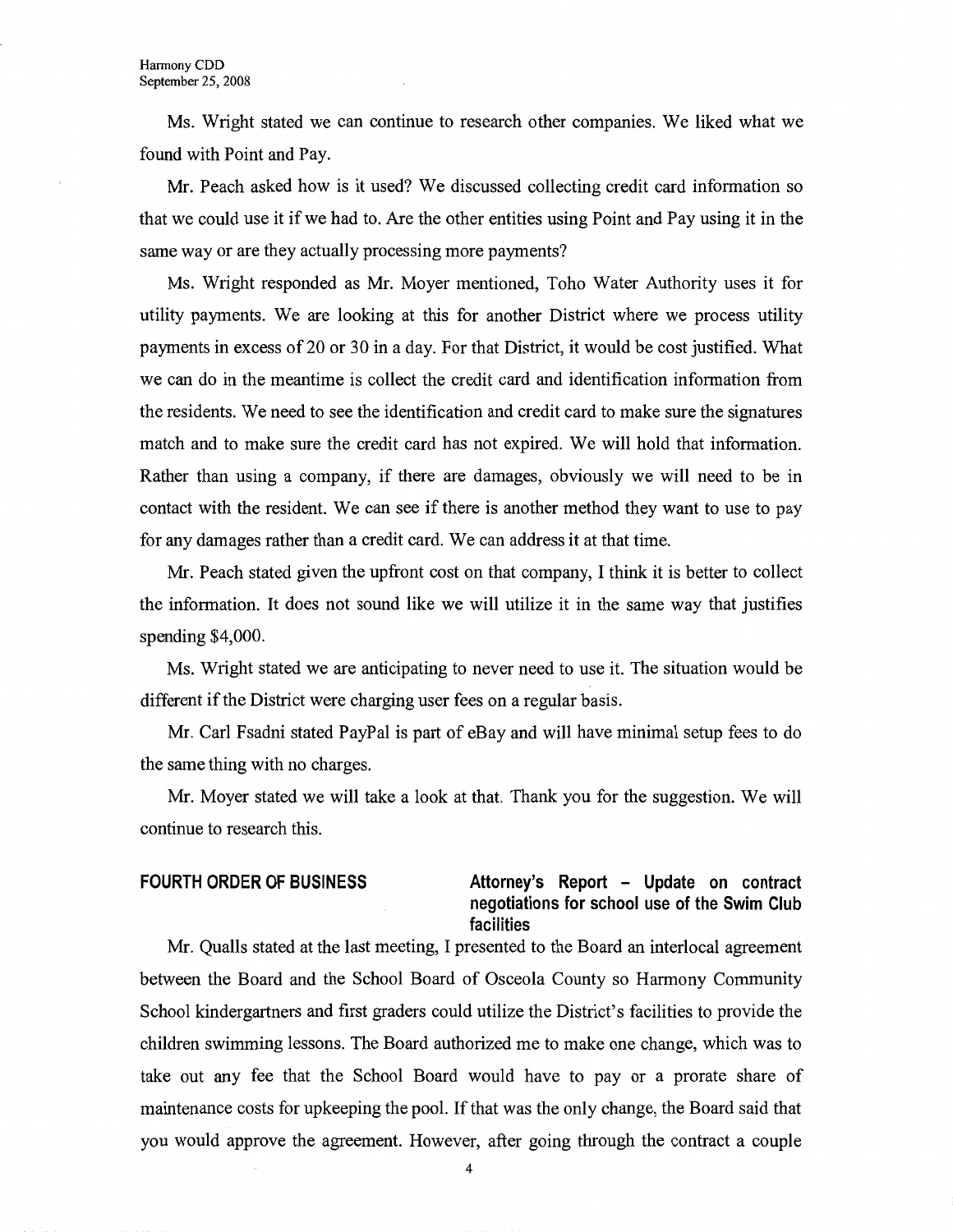times with the School Board, they made substantial changes and we have called their attorney. I am meeting with Mr. Henderson, the School Board's contract administrator, after our meeting this morning. We informed them that the latest version presented to us by the School Board, we could not recommend the Board sign this agreement. There are several reasons but I will mention the biggest one. The School Board added language that said the District is responsible to comply with any legal requirements imposed on it by the terms of Jessica Lunsford Act. We think raises some substantial liability concerns for the District. The Jessica Lunsford Act was passed by the Florida legislature recently that requires schools and contractors of schools and their employees to go through a series background screenings to avoid foul play with students. By putting in the agreement that the District is responsible for any requirements of that Act, even though we think there are no such requirements, the school Board thinks that is and wants the District to be liable in the event we were unable to prove that somehow the District failed to comply with any of the terms. We think the School Board solely should be liable for any matters and potential liability related to the Jessica Lunsford Act, and we have conveyed that to the School Board's attorney. I will convey it to the executive director for contract management with the School Board. I will meet with him and continue to report to the Board as it progresses. Throughout the process I told them that the District really supports this concept. There are no major concerns but we need to come to an agreement now because down the road, it will make things run a lot smoother. The more time we spend on the contract, the better it will be because it could be a long-term relationship with the School Board and the Harmony CDD.

Mr. Peach stated reinforce with them that in our initial discussions, it was decided that the pool would be deserted and no one else would be present other than school officials. Remind them of that so it is not an issue of other people being around. I imagine that Act also requires that anyone who works with youth has to be fingerprinted and have a background check. If they put that obligation on the District, I imagine that applies to all of us in terms of fingerprinting and background checks, and there is a cost to that.

Mr. Qualls stated potentially, yes. I do not think it does apply to us but only to School Board employees and their contractors. We are neither. The way I read it is onus of the Act is the School Board is solely responsible. There is a definition of school grounds within that Act and the District's swimming facility falls outside that definition. I do not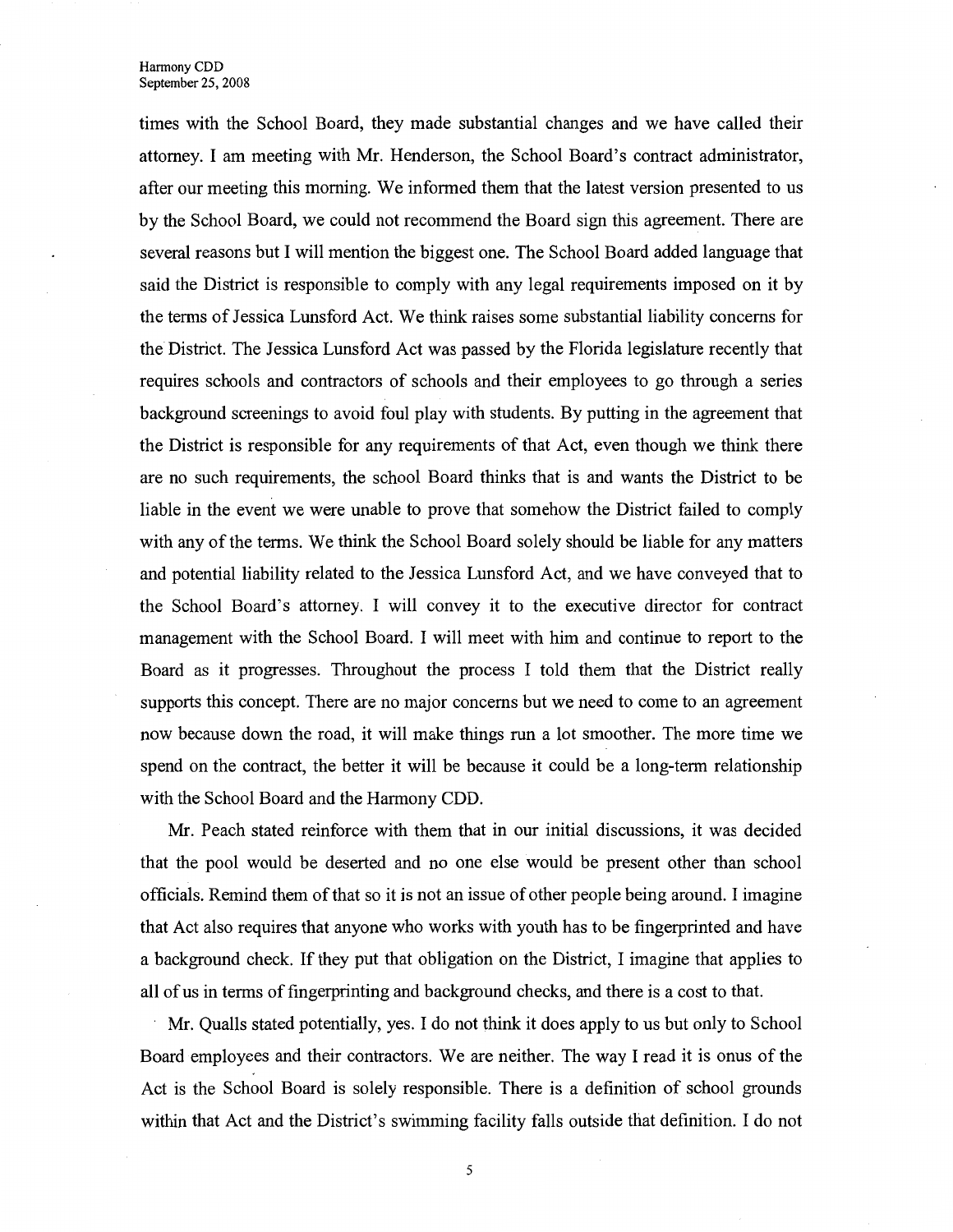see that the District would be liable under the provisions of this Act. When the School Board includes language in the contract that we are, that raises concerns. The potential for the District having to provide any number of background checks and the related costs thereto is substantial. We need to clear this matter before we can advise that the District sign this contract as currently drafted.

Ms. Snyder stated at the last meeting, I asked if we will have any liability whatsoever, and the answer was that we would not have any.

Mr. Qualls stated you are correct; that was Ms. Susan McKay's answer. The attorneys involved seem to disagree based on what they submitted to us.

Mr. Golgowski stated the School Board will deal with this in community parks throughout Osceola County. It is an efficient way to use the facilities. They need to come to grips with it.

Mr. Qualls stated the Act in question is pretty recent and it has not been litigated, so there is a lot uncertainly about the parameters. If something happens, the parents are going to seek every potential recourse available. The District certainly has the potential of being pulled into such a suit.

Mr. O'Keefe stated stress to the attorneys for the School Board that there will be no interaction with anyone in the community other than School Board personnel.

Mr. Qualls stated I can relay that information. The District's single purpose is to maintain infrastructure. It is difficult and outside the District's powers to enforce keeping that pool area clear of residents or any member of the public. This is something the School Board will have to enforce to the best of its ability. We can say to the pool cleaners and others who maintain that infrastructure during these hours they are not to be providing maintenance, but we are prohibited by our single purpose to what we can enforce in making sure it is clear of residents and the general public.

Ms. Snyder asked have they stated using it? I thought the dates were this week.

Mr. Qualls responded no, they had to change their plans and they went to St. Cloud. I stressed repeatedly that the District wants to do this and see value in it, but we need to take more time in preparation in working these things out.

Mr. Steve Baruby stated the high school is already using the pool several days a week for over an hour a day with residents there. I see an extension if they are going to hold the District liable for the kindergarten/first grade group, will they hold the District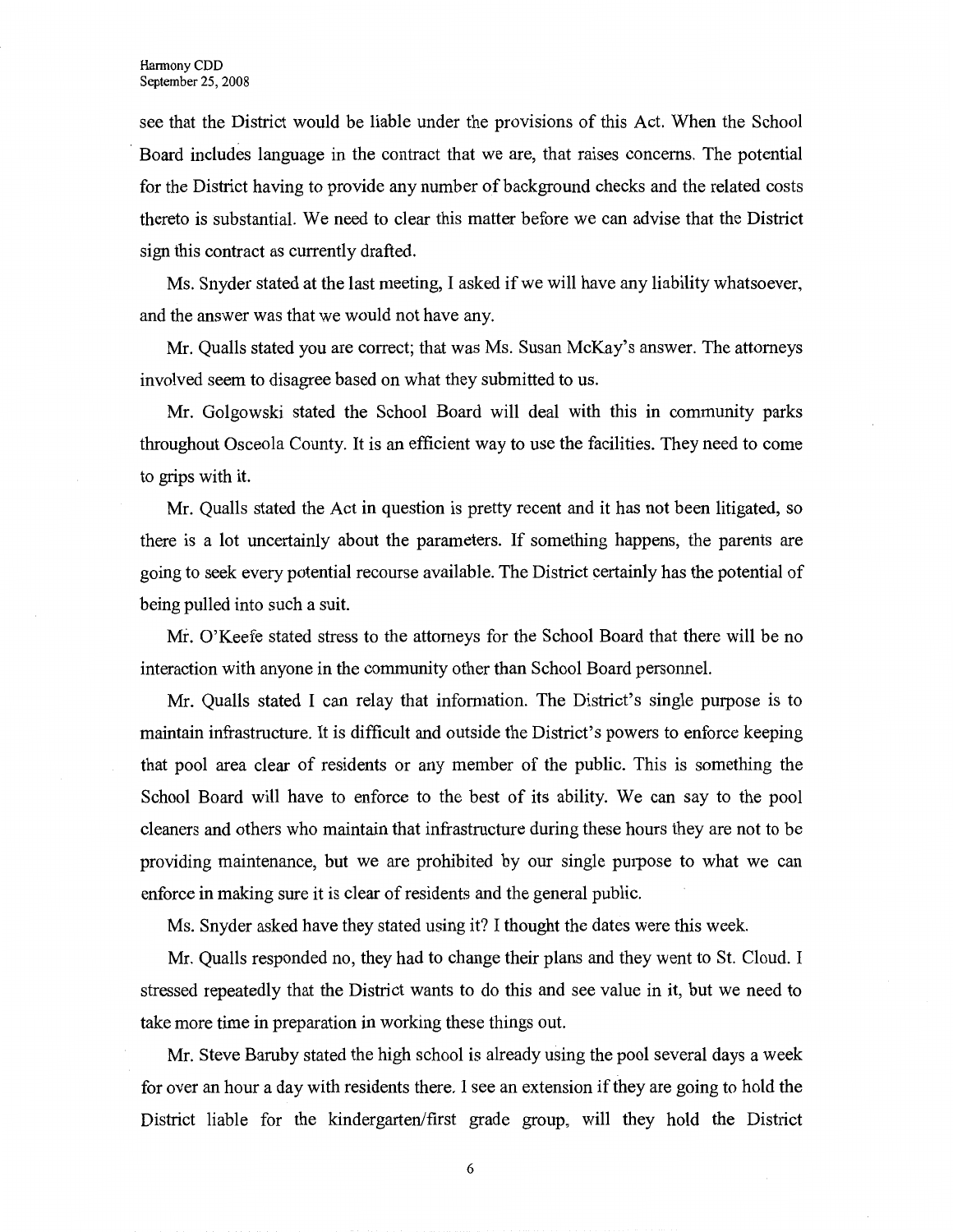responsible for the high school? Right now there are no restrictions. When the swim teams shows up to use the pool, they take over the pool. I am not arguing the value of the swim team using the pool, but this is owned by the residents and the attorney mentioned needing to clear the pool for the children to use it. That clearly does not happen with the high schoolers. I am not complaining about it. There should be an agreement with them for the use of that pool. If there is not, perhaps there is a handshake agreement.

Mr. Golgowski stated I am not aware of any agreement with the high school.

Mr. Peach stated now we need to raise this issue with them to protect ourselves since we have awareness of this.

Mr. Bamby stated someone is aware they are using it. Someone has keys and there are three coaches.

A Resident stated it is the freshman team.

Mr. Fsadni stated they raised the same thing when we asked if the residents could use the tennis courts at the high school.

Mr. Baruby stated it seems to me they are not being very cooperative.

**Mr.** Qualls stated I understand what you are saying and I think they are being cooperative. It is beneficial for the pool to be utilized but it needs to be done in a way that both parties agree is acceptable.

Mr. Bamby stated this is a small group now but as this town grows with more usage of the pool, when school kids take over the pool, the residents will be outraged since we pay for the pool.

Mr. Rich Marks stated when these kids go to a museum or a zoo that fits in the contractor category, I am sure the zoo does not sign something that takes on full responsibility for the school children. Is there a way to parallel that to what we are doing?

Mr. Qualls stated that is good fodder for discussing this with the School Board's contract administrator. The onus of the Jessica Lunsford Act is on the School Board, its employees and the people the School Board contracts with.

Mr. Marks stated that is for what they bring into the school, not taking students outside the school.

Mr. Qualls stated I do not know about that, but that seems to be the indication.

Mr. Golgowski stated we have plenty of parks and plenty of opportunity for the school to use them, but their use will be limited by this discussion.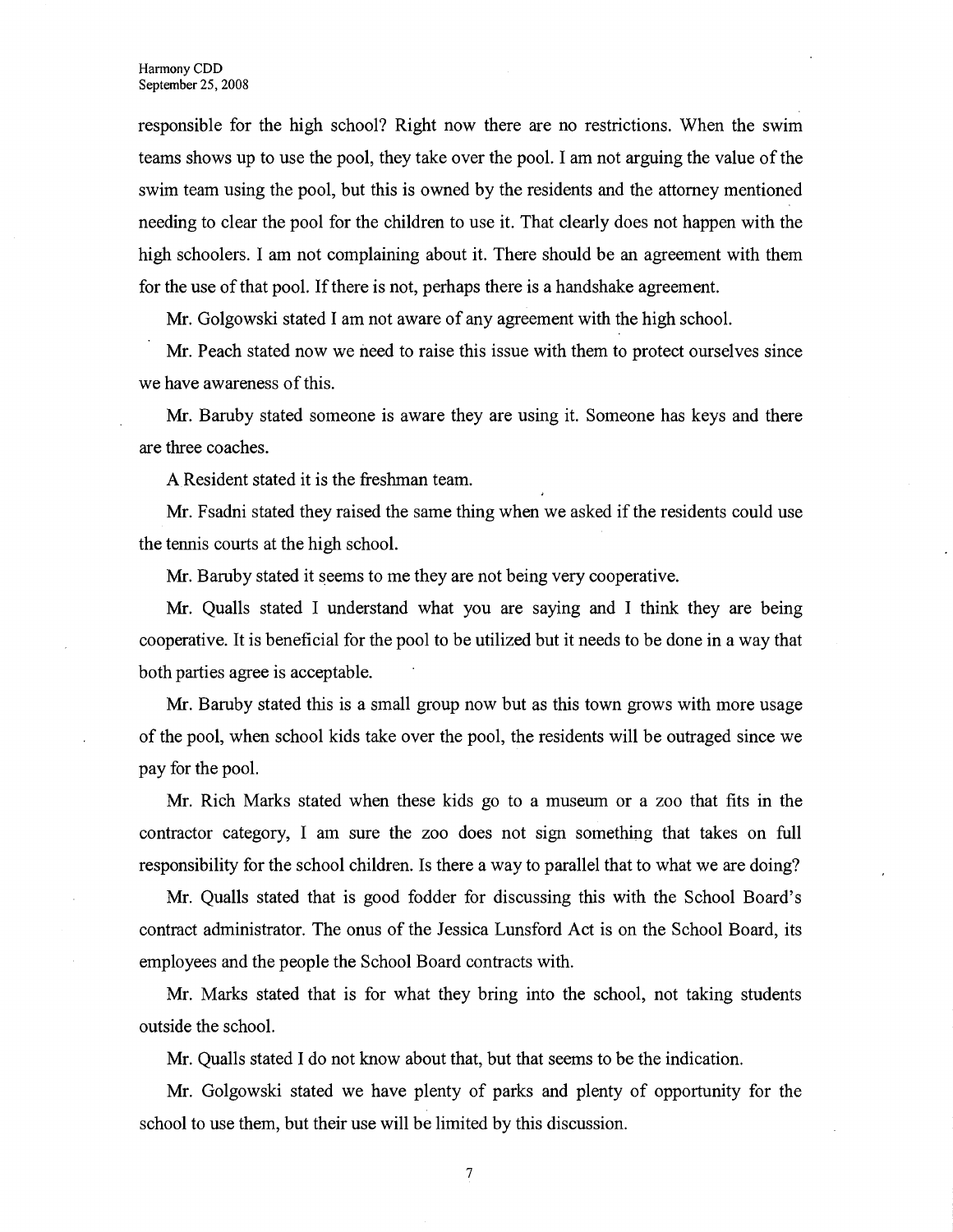Ms. Snyder stated unless we have some kind of agreement.

Mr. Qualls stated that is correct. I will continue to resolve this issue and resolve it quickly. I think my meeting today will go a long way to establishing a meeting of the minds, and I will report next month how it goes.

Ms. Snyder stated perhaps you can add the high school swim team and the golf team.

Mr. Fsadni asked are the sidewalks along Five Oaks and Cat Brier owned by the District or residents whose properties are along those sidewalks?

Mr. Golgowski responded they are owned by the CDD.

Mr. Fsadni stated the cross country track team uses it every day. It is a public sidewalk and we cannot stop them from using it.

Mr. Baruby asked is it a public pool?

Mr. Golgowski responded technically it is.

Mr. Fsadni stated it is up to the school employees or the coach to make sure they are watching those kids.

Mr. Golgowski stated we have the right to regulate access to our facilities.

Mr. Baruby asked is there insurance to cover the liability they are assuming?

Mr. Qualls responded yes, we require that they have insurance and that they hold harmless the District from any liability. The District also has sovereign immunity so we have three layers of protection we are working with.

Mr. Bamby stated we took out the requirement for fees. Maybe the fee to the District is the purchase of insurance that you say they need that they take out.

Mr. Qualls stated that is included in the agreement that they have to get insurance.

Mr. Golgowski stated one thing we discussed at the end of our last meeting was the community garden. Among other points of discussion was the District's authority to establish a garden and legal ramifications of a garden.

Mr. Qualls stated because it was a new concept, I did spend some time researching it on my own time. The District's single purpose is to maintain infrastructure. The District has related powers to carry out that purpose. Whenever you look at a new project that the District will maintain, you start with that parameter. Does it fall within that purpose and if so, does the District have a power under its charter to allow it to carry out that purpose. The District does have, under its special powers, the ability to finance, fund, plan establish, acquire, construct or reconstruct, enlarge or extend, equip, operate and maintain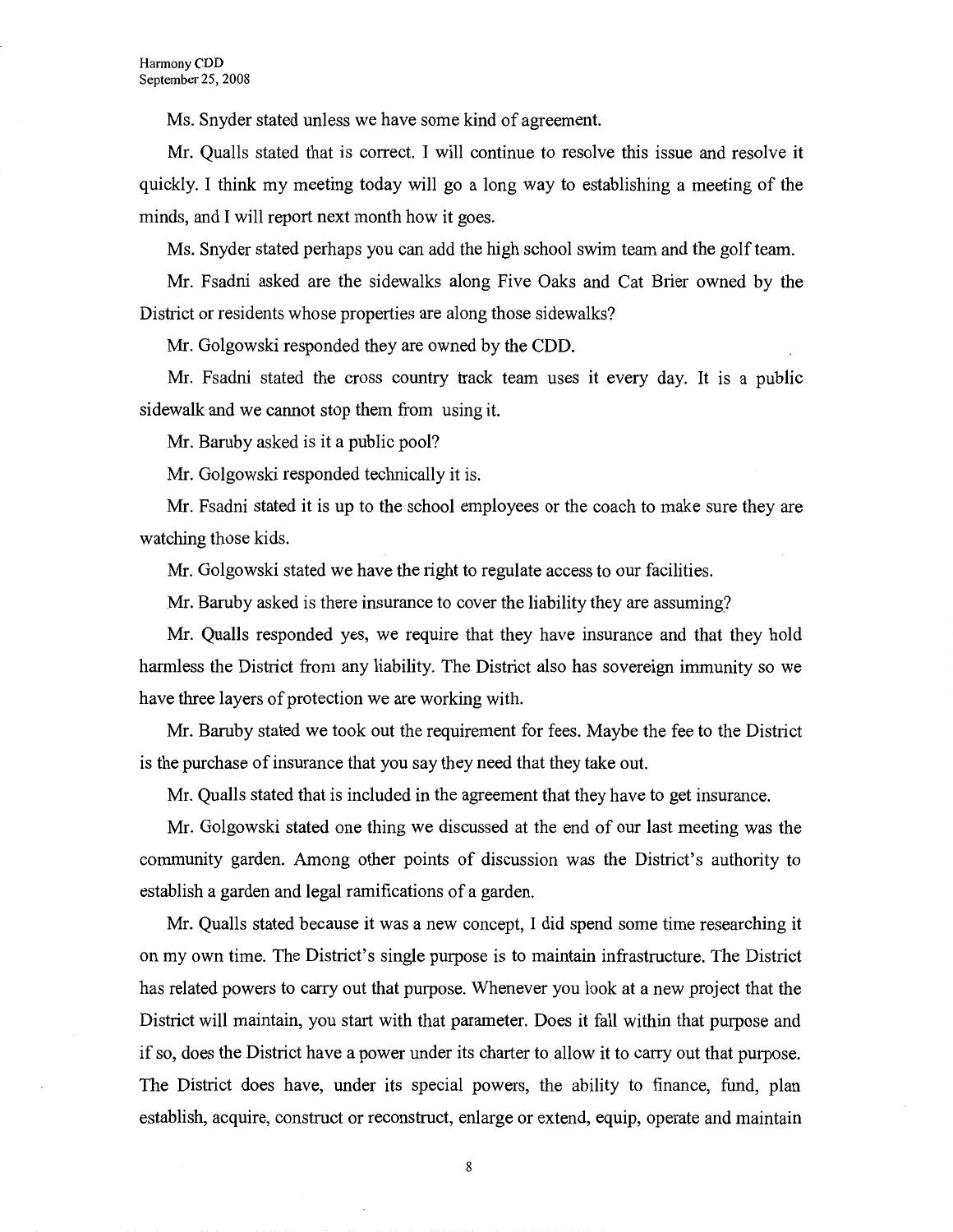systems facilities and basic infrastructure for many items, and one is parks and facilities for indoor and outdoor for recreational, educational or cultural uses. If having and maintaining a community garden falls under parks and facilities for outdoor recreational, educational and cultural uses, you can argue a garden falls under that power. Another section says the District can exercise all powers necessary, convenient, incidental or proper in connection with any of the powers. Regarding parks and facilities, is it necessary, incidental, convenient or proper? Is it necessary? No, but I think you can make an argument that it is convenient. It may not be convenient when you have a list of rules on what you can and cannot do with the garden. A District automatically must comply with and not be inconsistent with any DRI or land use regulations set forth by the County. Recreational use is different from agricultural use. With agricultural, you have water and pesticide concerns and other related things. If the District is going to maintain a garden, it has to be clear that the zoning is proper to do that within the current District property. The final thing is this Board's policy that whenever a new project is considered, such as with the pools and the new sports complex, this District has been above board and invited the public to participate in the policies for that project. We recommend you do that if you are serious about this garden project. Invite the public and discuss policies and rules for maintaining the garden, for regulating access to and from that garden. So when a garden is put in place, everyone knows the rules and what the parameters are for the use of the garden.

Ms. Snyder stated I attended only one of the meetings regarding the garden and we started putting rules in place that seemed fairly strict, which is good. I think they were planning on it being where the school was and I thought we decided at the last meeting that we decided not there because it was commercial property.

Mr. Peach stated I reviewed the minutes and there were some issues with that property.

Mr. Tome stated it is zoned commercial. As the developer, we are committed to providing the land if need be. I do not think that is not the right location because of other potential uses for it. We do not want to put it there for the short term and then relocate it somewhere that has a longer term use. The comments I have hard is residents want to consider developer property as a secondary location rather than a primary location. We are committed to the project and committed to finding some land somewhere. We are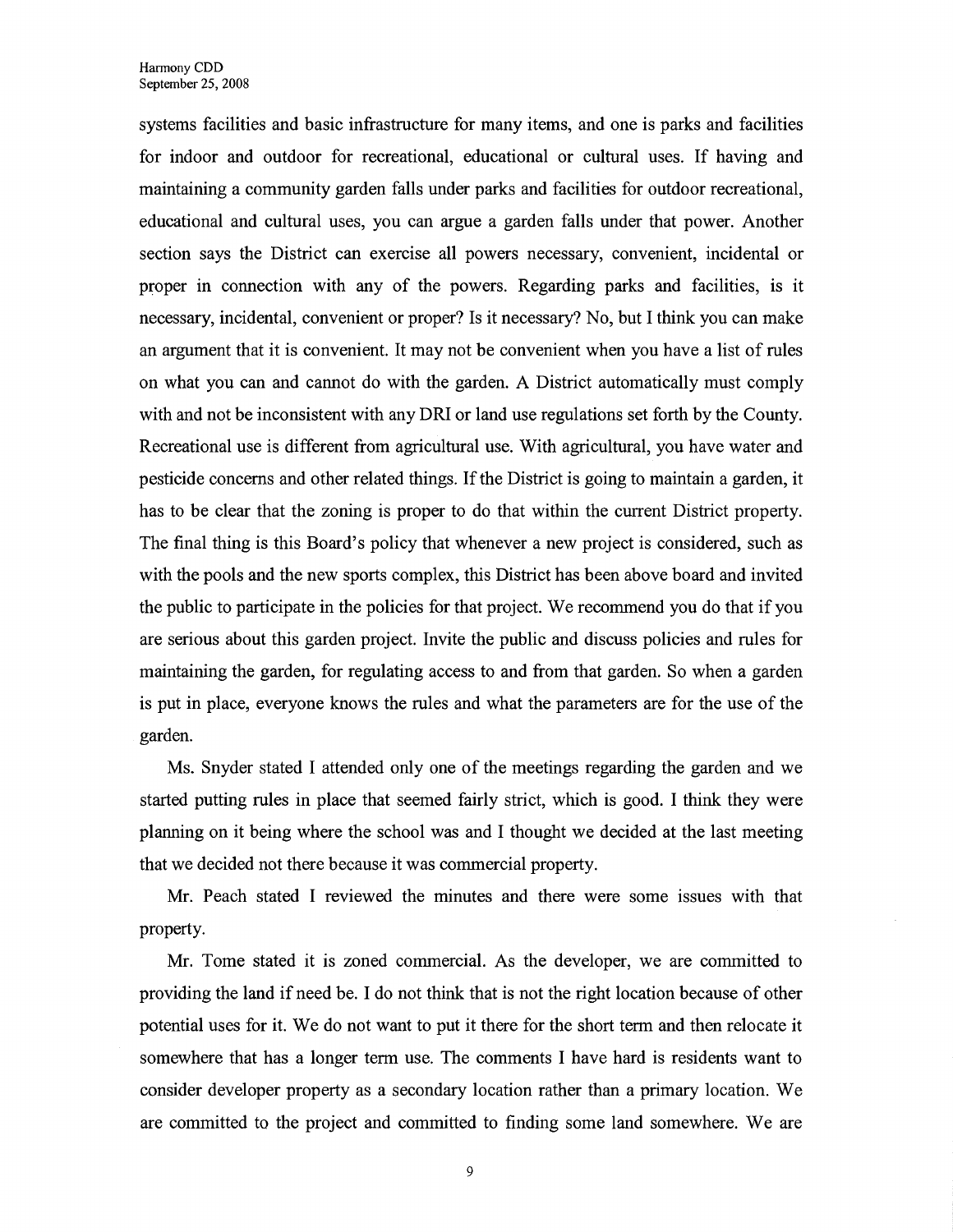trying to find the most convenient location. There is discussion that needs to happen and the Board needs to decide if they want it on CDD property. If the Board decides not to, the developer will find a location for it. The site where the old school was is not the right site.

Mr. Qualls stated there is a third option, which is HOA property. The law says that HOAs are responsible for managing the private community property, so private property is easier to regulate and make rules regarding the use of that property. When you deal with public property, the Board needs to consider those additional things that I mentioned today.

Mr. O'Keefe asked is there a significant cost to the District for getting this started?

Mr. Golgowski responded the Development Company is willing to provide many of the upfront costs for the physical facility and improvements. Once it is running, then the expectation is that it is self sufficient with users covering maintenance. I do not think the District wants to sort through debates on who took whose tomato so it needs to be self governing.

Ms. Kerul Kassel stated at the previous meeting, it was tentatively proposed to put the garden between the developer's property at Buck Lake and the pond which is CDD property. There was concern expressed by Mr. Evans that the size of the garden could limit it to only a certain number of residents and there could be an issue of exclusivity. That is what one of the biggest concerned that needed to be researched from a legal perspective, what is CDD's liability if the garden does not provide enough space for the residents. That is confusing since the pool is only so big—it is the same kind of issue. The answer was to flip where it was onto commercial property on a temporary basis. If it is to be on CDD property, would that be on a permanent basis versus on the developer's property on a temporary basis?

Mr. Tome stated yes, it has higher and better uses as a commercial property. We are owned by an owner that may decide to do something with that property. We would hate to see all this work go into the garden and want to start the permitting process with the County and not be able to do what we need to do for that property. The CDD property would be able to have it into perpetuity as long as there is support for it. Regarding exclusivity concerns, we have had general conversations about a lottery program.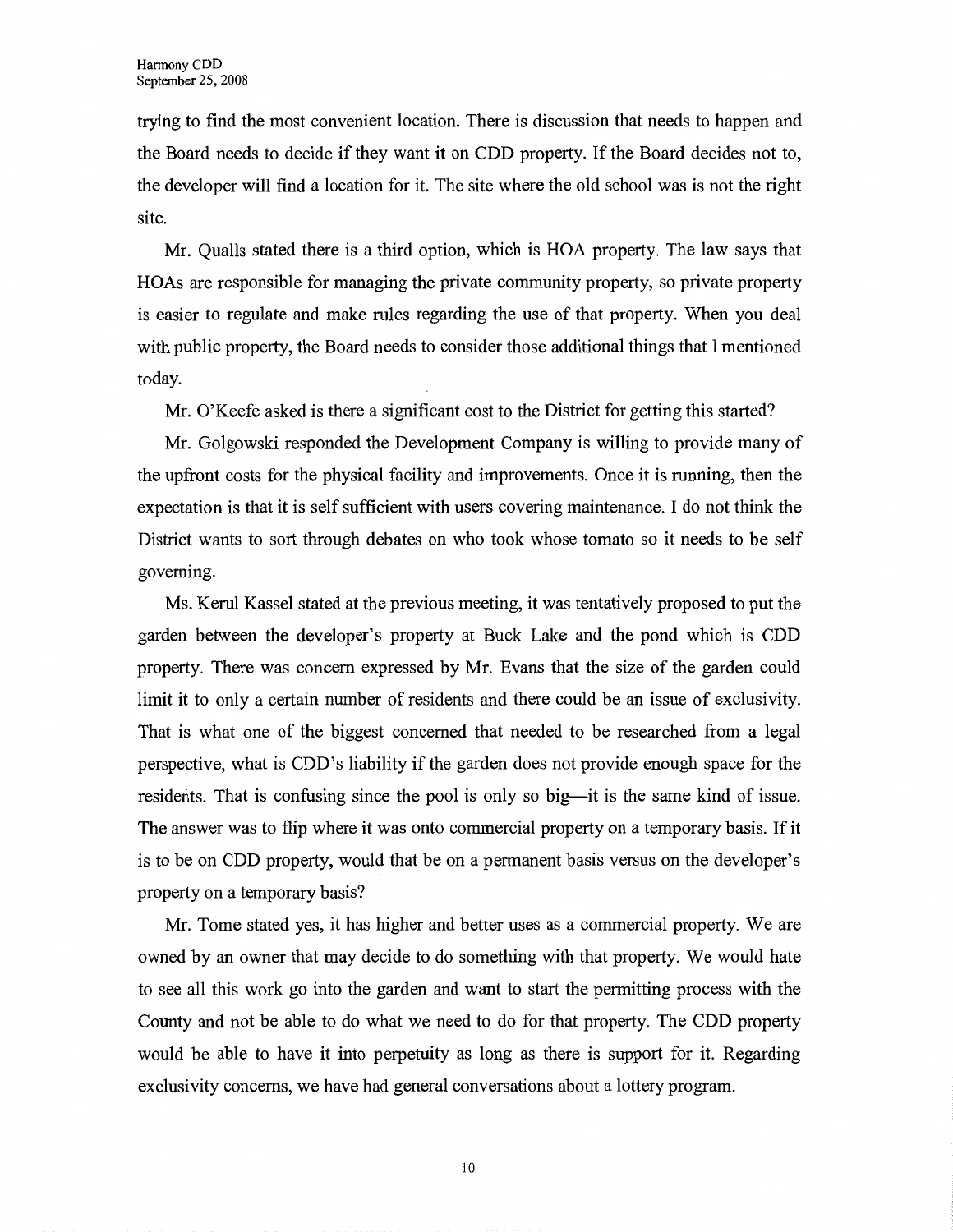Mr. Qualls stated because tax exempt bond financing is used with Districts, there are Federal rules that you cannot restrict access to any District facility. You can regulate but cannot restrict. Potentially I am not a resident of Harmony and I could go in and pick some strawberries, as could anyone else and that is not necessarily a problem but a consideration for the Board.

Mr. Marks stated there is a potential for 168 individual 10-foot by 10-foot beds. If Mr. Qualls and I are walking through town with me being a resident, since I have an access key even though I do not use the garden, can we pick com and strawberries if I want? Can anyone go through there and reap the rewards of our neighbors' labor by the produce being there? Can anyone come and take anything? Is there an honor system or is it more like the boat where you pay a deposit and sign up for a time? If you pay the garden fee, then you can use the garden.

Mr. Qualls stated all those examples you gave have been adopted for boat use. We are not restricting use of the boat or the pool. We are not saying you can never come use the pool but we are regulating it by saying if you want to use the pool, come follow these steps. In utopia everyone follows those steps and only those who are allowed to use the pool will use it. With the garden in utopia, there us a community piece of property, the whole community works the garden and the whole community reaps its rewards. In reality more people will want to reap the rewards than to put in the work. If anyone from the public walking through the community and took something out of the garden, they could do it and we cannot stop them.

Ms. McGinnis stated it is the same thing with the pool issue. We cannot babysit it all the time, so someone has to be there to monitor it.

Mr. Peach stated the garden I saw in the foothills of Boulder, Colorado, surrounded by a wrought iron fence that is locked that is regulated in some manner. I would like to identify a community that has one to see how they did it before we go further because there are questions that could be resolved based on how others are running theirs. It is a community similar to Harmony in terms of design, and it is in a park complex of that community. We can look at other models and see where it might best be located as a result.

Mr. Fsadni stated there is no excess HOA property.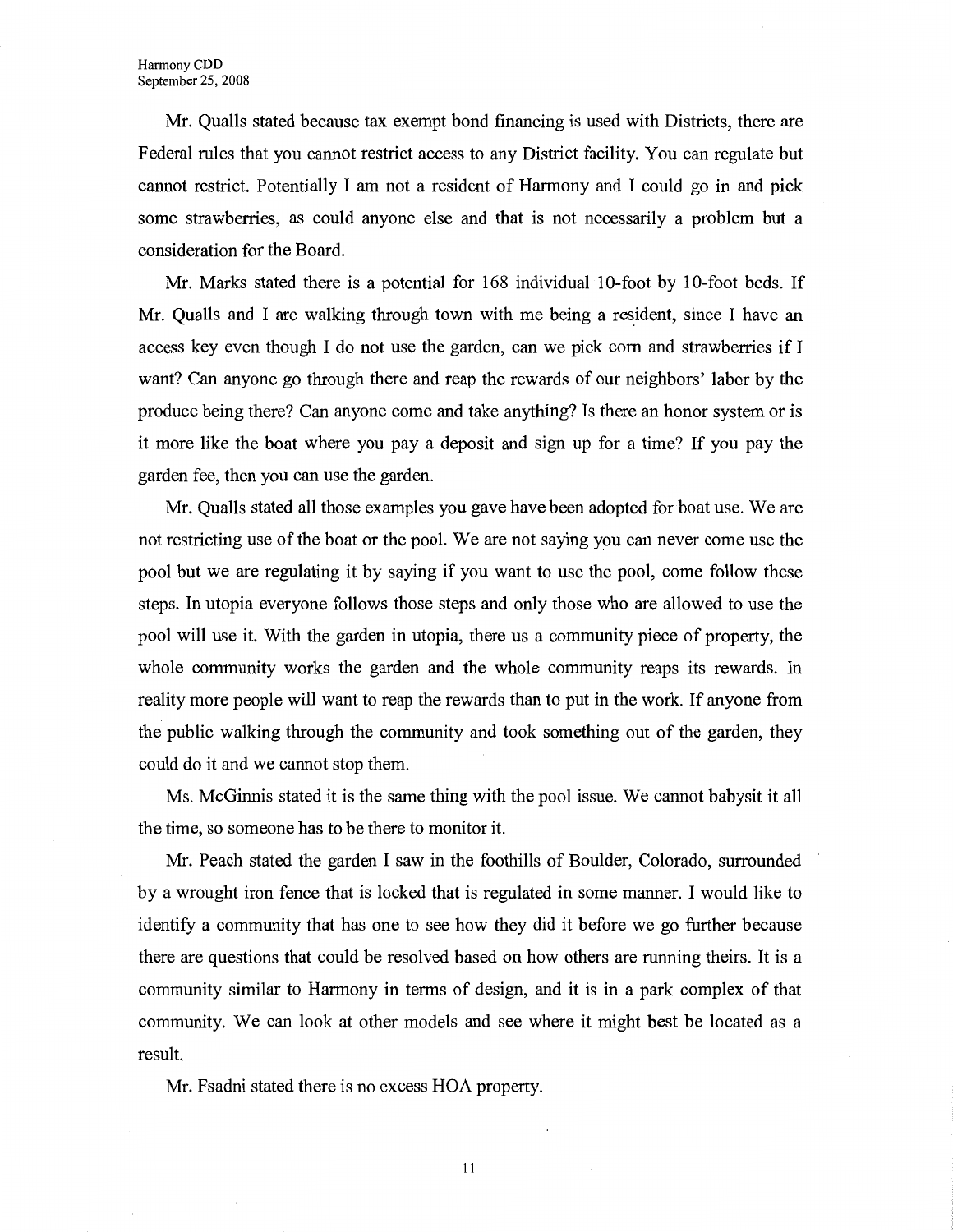Mr. Tome stated there is developer-owned property. If the developer and the HOA are in agreement, we can convey property to them. Then they will have property, there will be bylaws and rules and assessments, and they can work in concert similar to a CDD.

Mr. Qualls stated the HOA is charged with managing private community property, whereas a District manages public infrastructure.

Mr. Tome stated the HOA does not own property today but it could.

Mr. Marks stated you can enforce a much greater degree of exclusivity on HOA property than we could on CDD property. We could restrict it.

Mr. Tome stated ifwe conveyed the property to the HOA, they will pay taxes as well.

Mr; Marks stated that can be absorbed by the 168 lots, and it will not be detrimental to anyone who is not using the property.

Mr. Tome stated we can have a sub association of sorts.

Mr. Bamby asked if the HOA received property by conveyance, would there be a CDD fee attached to it?

Mr. Moyer responded yes, that is correct.

Mr. Baruby asked how many people have shown up at the meetings?

Ms. Kassel responded about 25 per meeting.

Mr. Baruby stated if you double that, there would be 50 plots used up.

Ms. Kassel stated in a few years, we could have 2,000 residents.

Ms. Snyder stated there were 10 more who signed up online in the last few days and some people want more than one plot.

Ms. McGinnis stated I think we should ask the developer to find some property versus asking for a particular location and then asking to move it again.

Ms. Snyder asked what is HOA property?

Mr. Tome responded they do not own any today. We can convey to the HOA at no cost. Can we have a representative from that group come to the CDD meeting to present some of the bylaws and things they are working on?

Mr. Golgowski stated that would be helpful. We will add it to next month's agenda where we will have a report on self government, progress, users, zoning issues or land use constraints and other matters.

Ms. Snyder stated it seems like it would be very positive for the community.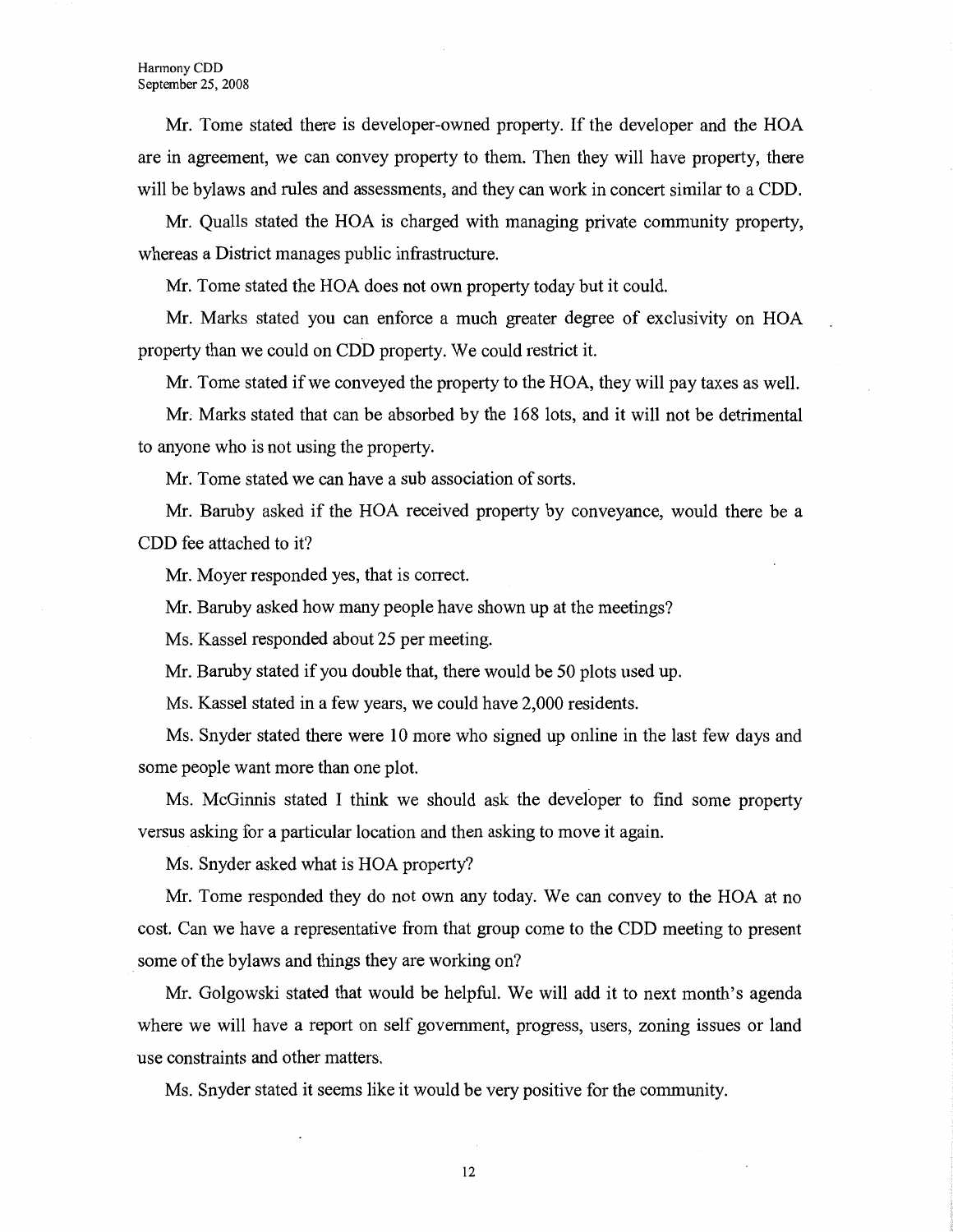Mr. Golgowski stated it is a very worthy goal and that was the Board's consensus at the last meeting. I think Buck Lake is the desired location.

Ms. Kassel stated our group was tasked with coming back to this meeting with information for you, so we expedited our meetings to provide information to you so you can see where we are with this organization. We have formed a committee and everything is provisional. We meet, have a provisional vote and that information is relayed to the members who could not attend the meeting, and then we ratify the vote at the following meeting. We have a provisional vote, a time for discussion, and ratification at the following meeting. We have provisionally voted on a four-member committee of two coordinators, a treasurer and a secretary. There are residents in those positions who were voted in. We have agreed to a set of agreements of what the garden organization will do as an organization and as individuals gardeners, as well as what we expect from the developer and one item from the CDD. They were most of what Mr. Hostettler brought to us with some minor adjustments. We provisionally voted on three-tiered memberships. Harmony residents are Class A, where they have one vote per household for anything that is administrative, which is bylaws, rules, procedures, committee members, and one vote per plot based on any operational decisions related to expenses. Class B members are employees and teachers within Harmony. They will not have an administrative vote but they can vote per plot for operational expenses. Class C members are brought in by special invitation. They will pay no fee, they will have no vote, and they will be people such as master gardeners. I am happy to provide the CDD with the provisional agreement based on Mr. Hostettler's document.

Mr. Golgowski stated the developer provided for Mr. Hostettler, who is a consultant who is experienced in organizing gardens out of State. He helped this committee lay down some groundwork. Is there any provision for school children using the garden?

Ms. Kassel stated that is based on teachers wanting to do a project there. We discussed that we need permission slips from parents of those children releasing the garden organization from any liability. They can do a project there but we need certain compliance.

Ms. Snyder stated Ms. Kassel has also been in contact with someone who runs a community garden elsewhere and they sent their rules and regulations to her.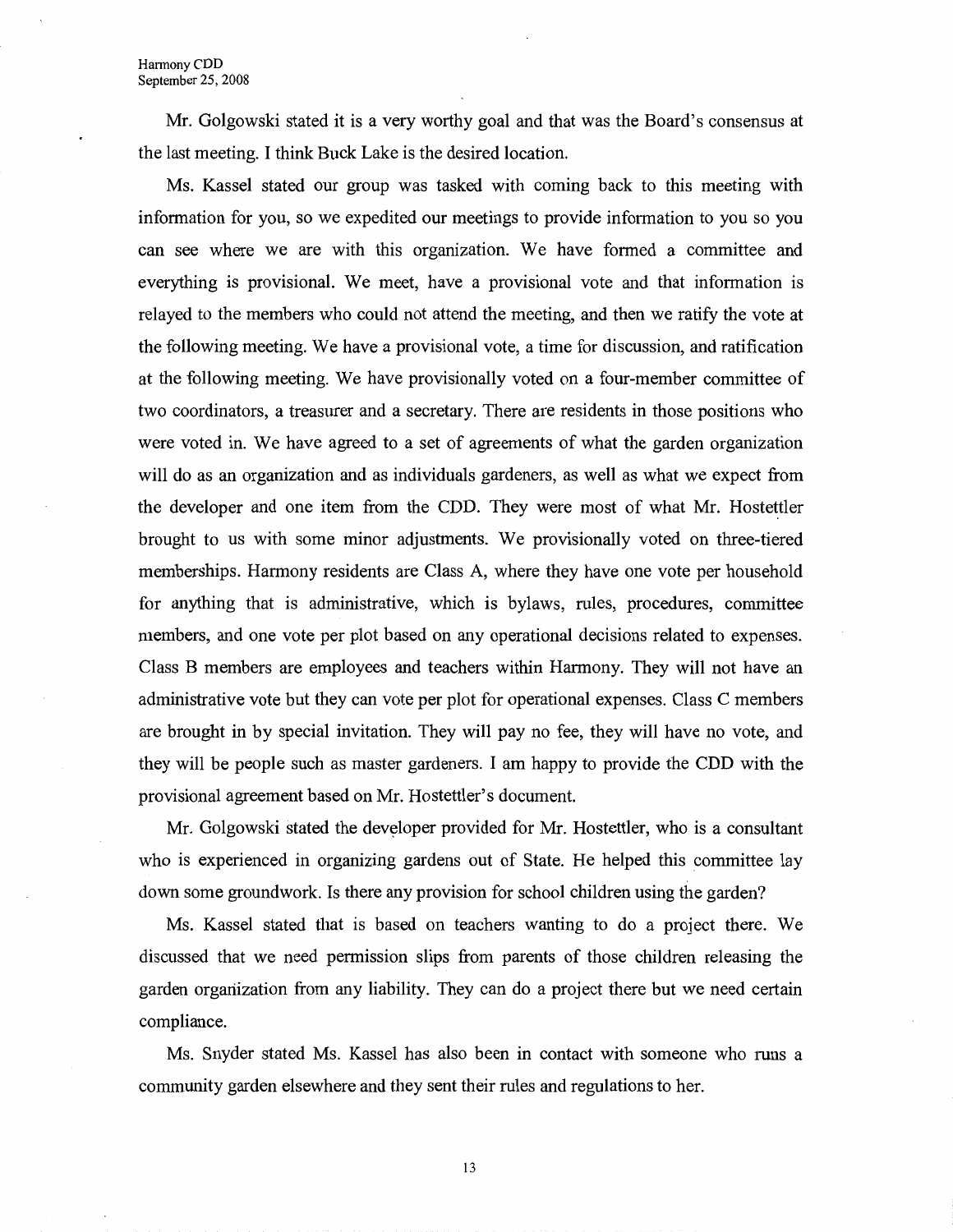Ms. Kassel stated another member of the group is looking into other community gardens in Florida to see what their expenses are and how they operate. We will probably charge a membership fee and a plot fee to cover expenses and costs.

Ms. Snyder stated it is pretty well organized. I was impressed at the meeting I attended on Sunday.

Ms. Kassel stated we have another meeting scheduled for this Sunday to discuss bylaws and rules and procedures. The only request we have of the CDD of those agreements is when the garden is at 90% capacity with all families having only one plot, then CDD will commit to look for another location for a community garden.

Ms. Pam LeMenager stated we have 50 to 75 people interested. If we get to where we are liming people to one plot per family, whereas in the beginning they may be able to have two or three, then we are looking farther down the road for the developer or the CDD have to look for another piece of land.

Ms. Snyder stated that will make a difference in what the plot of land might be to start with.

Ms. McGinnis stated to make the developer commit to that now, or CDD commit now, not knowing what the future holds, is not fair. Will that benefit the entire community two or ten years from now? What else can we do with that land?

Ms. Snyder stated a lot of things do not benefit the entire community. Not everyone plays soccer or basketball.

Mr. Peach stated based on what I heard echoes much of what I stated before in learning how these things work and finding out the legal and logical things we need to do to make it happen. I recommend that we continue to dialogue and the committee continues to do its research. That will help us make the decisions.

Mr. O'Keefe stated I agree. Are there provisions on land use? in your contact with your other agency, do they have information on how they use and obtain the land?

Ms. Snyder stated seems illusive. There are management costs, how do you get a plot, how to get tools, fences, and things like that.

Ms. Kassel stated another organization is helping to support the logistics and infrastructure and some financial support to help the garden operate. In our case, that would be the developer.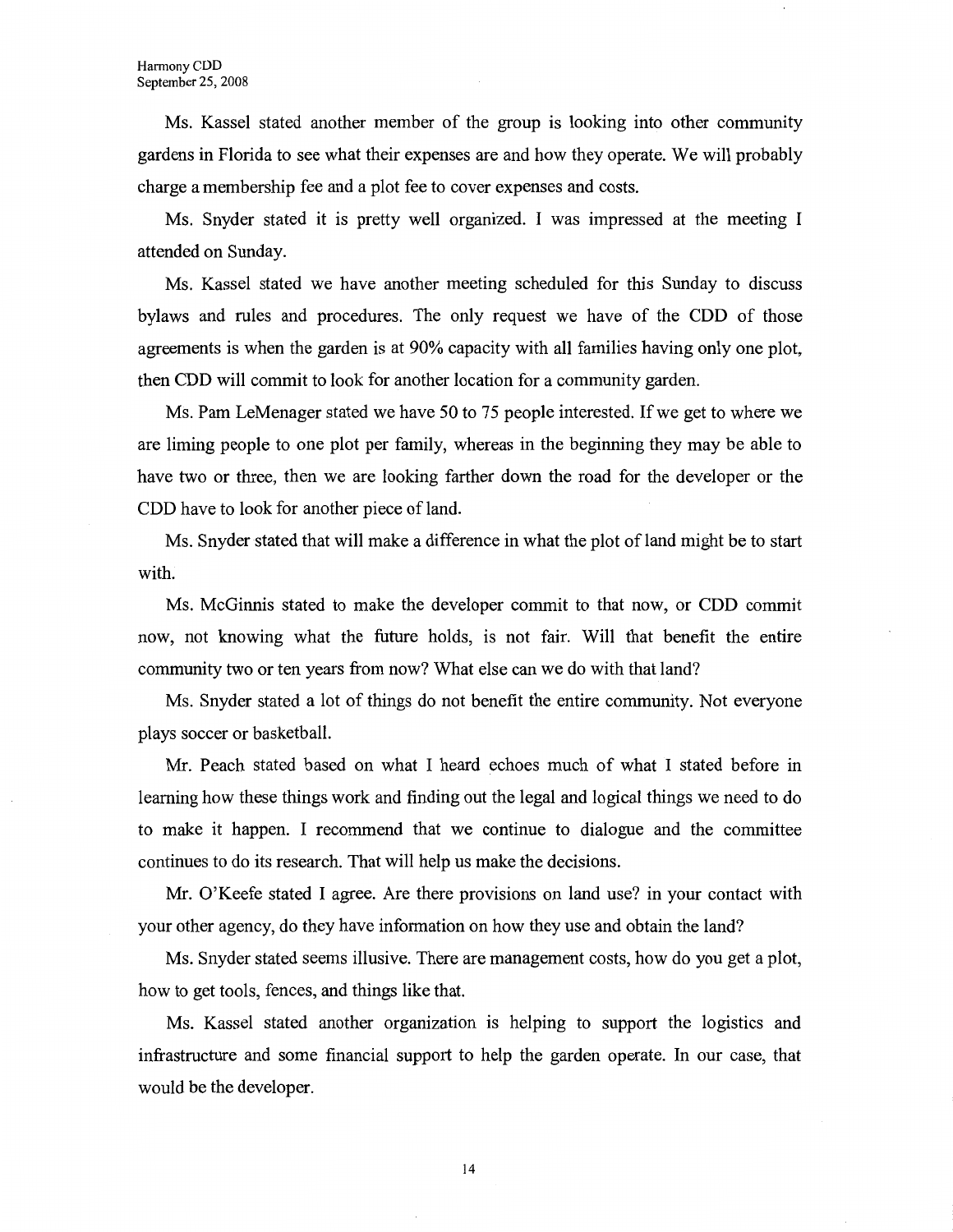## **FIFTH ORDER OF BUSINESS Engineer's Report**

There being no report, the next item followed.

### **SIXTH ORDER OF BUSINESS Developer's Report**

Mr. Haskett stated Mr. Evans asked me to do research for shade structures for the Swim Club. There are several shade companies and I provide a few images and a layout of where we think it would be best located, one or two structures approximately  $10x20$ . The preference is the cantilever that is circled on the front page. The price is \$3,800 to \$4,200 each, which is only from one company. I am waiting on other pricing. If the Board wants I will bring proposals to the next meeting.

Mr. Golgowski stated this is the type of facility we are interested in.

Mr. Haskett stated I researched other things, including an aluminum awning structure, but wind damage will be a common occurrence with something light like that. Getting the stability out of it will be much more expensive than a fabric shade structures. Parks and recreation areas all over the country use structures like this. We have a couple on the golf course that stand up well. There is typically a 10-year warranty on the fabric and components are 20 years.

Mr. Peach stated Orlando Sentinel had an article recently that said one shade manufacturer is applying solar to the tops and I imagine we will see that used more often. It is something to consider for future use.

Mr. Tome stated it is \$125 per square foot right now.

Mr. Haskett stated to implement these structures and provide for what the umbrellas used to provide, it will cost about \$8,000 to \$10,000. I will provide more proposals next month. We discussed having street trees maintained. We put monies into the fiscal year 2009 budget for routine maintenance. However, received a proposal from the arborist that the Development Company used when we developed the Estates at Harmony lots. His services are used over state of Florida. He provided a proposal to do street tree maintenance on an annual basis. I would like the Board's permission to attend the next meeting to explain his services. I think he can better detail what service you will get out of this. It is a lot of money and it is based on an *a la carte* method that I am not typically comfortable with. I prefer per-tree prices but that is not how an arborist works. I have a request that may be a capital expenditure. The mulch bed under the playground equipment has to be at a certain required depth for safety of the children. Over the years,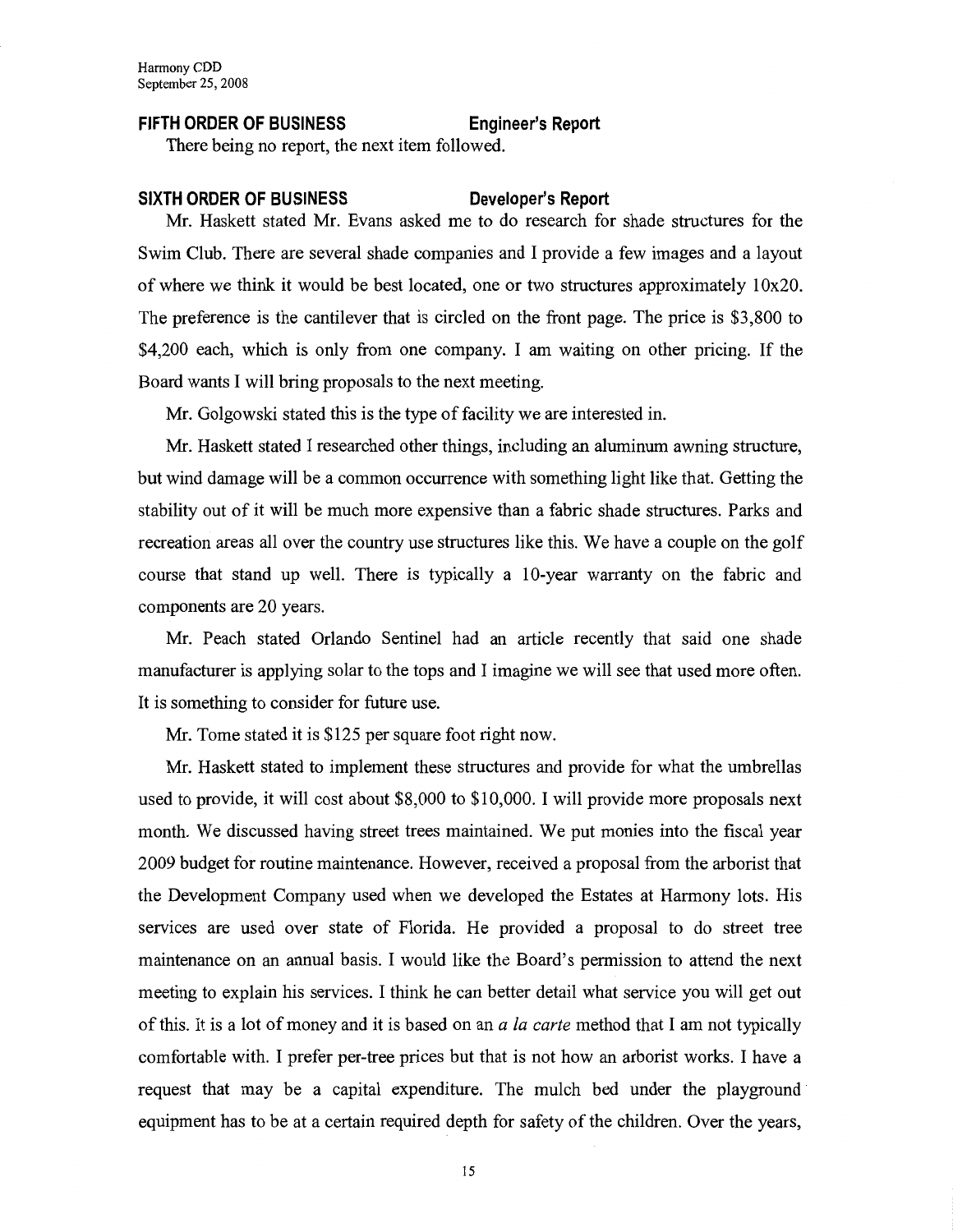that mulch has not been kept up and we estimate 8 to 10 inches of mulch needs to be replaced to get back to the safety parameter. I have a proposal for \$7,540, which seems expensive, but we have to have certified playground mulch within these playground areas to limit liability for any falls. It is a shredded bark or cypress mulch with tiny chips instead of varying sizes of mulch. I think the District needs to do this on an annual basis at an inch or two per year rather than letting it go as long as it has.

Mr. Peach stated playgrounds in many places now use a soft mat. I have seen it in landscape architect magazines. I do not know the cost comparison or what is more desirable. Does it make sense to look at that alternative when we are considering this amount of money?

Mr. Haskett stated I am happy to look at that. It would be a much cleaner aspect of the playground and a lower maintenance cost over time. I will prepare some proposals for the next meeting.

Mr. Baruby stated you can see an example of that at the new school in the enclosed playground area. I do not think you will like it.

A Resident stated the parks in Orange County in Orlando use ground up automobile tires. It is a great way to recycle.

Mr. Haskett stated I will look at a few alternative as well as mulch and bring comparisons next month.

Ms. Snyder stated regarding maintenance of the Swim Club pool, I have been there three Thursday nights and there is algae on the bottom around the jets every week.

Mr. Haskett stated it is not algae. It is a product of chlorine in the water and is a stain that is hard to maintain because when water comes out of the flat jets to blow debris off the bottom of the pool, that is what happens. That has been an issue since shortly after the pool was installed. It can be cleaned more often and it can be lightened but it will not go away.

Ms. Snyder asked is the tree proposal for all trees between the sidewalk and the road? Mr. Haskett responded yes, his price is for all street trees in the community.

### **SEVENTH ORDER OF BUSINESS Monthly Boat Report**

Mr. Golgowski reviewed the monthly boat report as contained in the agenda package and is available for public review in the District Office during normal business hours.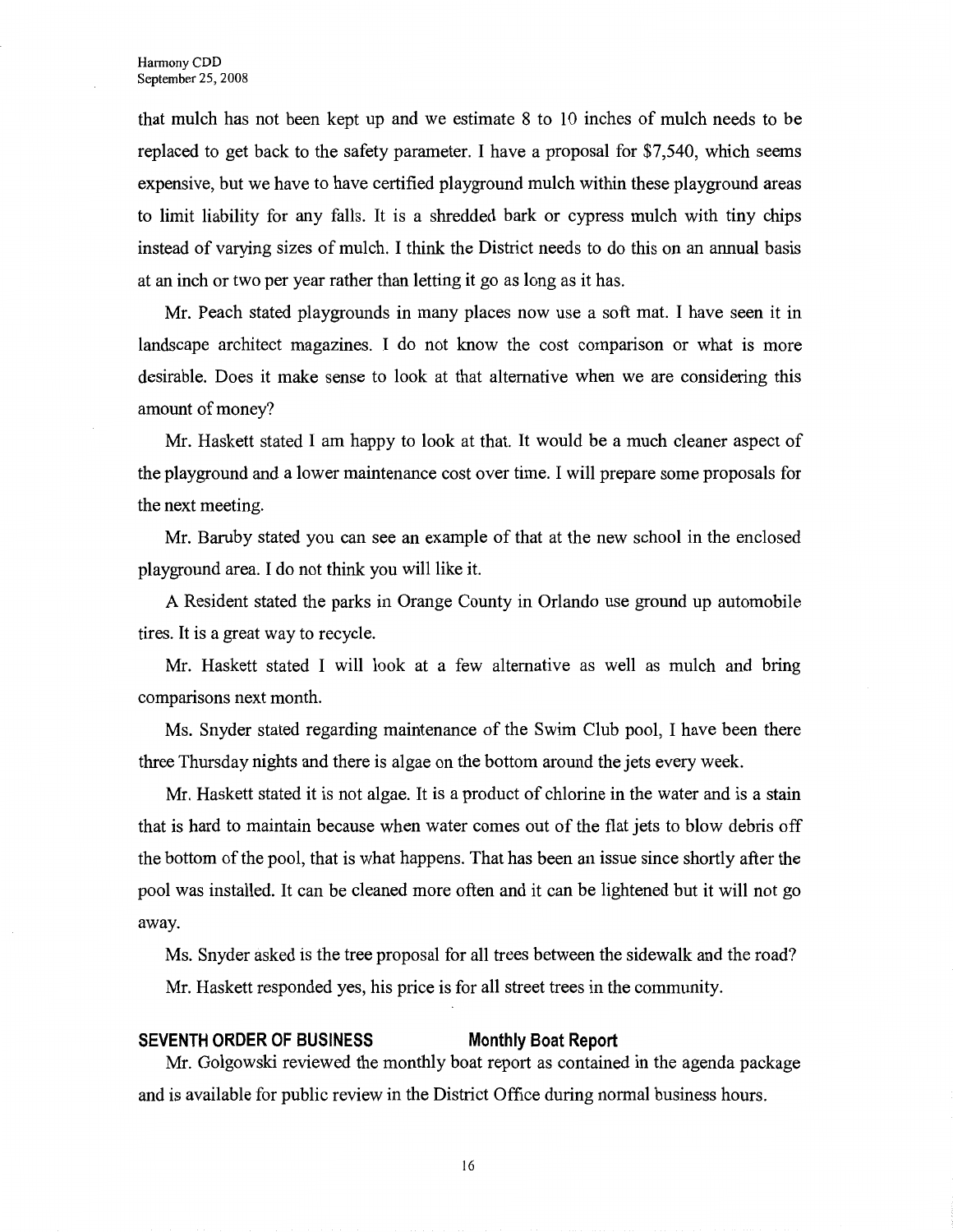### **EIGHTH ORDER OF BUSINESS Supervisor Requests**

Ms. Snyder stated last month we discussed that Mr. Boyd was going to provide a presentation on the drainage system if the Board was interested. I guess the Board was not interested.

Mr. Gierok stated we did not receive a request to prepare that presentation.

Ms. Wright stated I do not think the direction to the engineer was clear that the Board did want that presentation. Would you like to direct him to do that for the next meeting?

, Mr. Peach stated the comment made at the last meeting was the system performed the way it should with Tropical Storm Fay and it prevented any flooding. The question was how the ponds are linked together. I think it was one particular question, so we do not need to pursue it further.

# **NINTH ORDER OF BUSINESS Audience Comments**

Mr. Golgowski stated I will ask anyone interested in making comments to identify yourself, and speak to the Chairman rather than among yourselves.

Mr. Baruby stated the new basketball court when it rains, there are puddles on the court. It does not have a level surface. It does not dry quickly. The old court dries quickly and is relatively flat. Last Sunday night everyone was crammed onto the smaller court because big one was flooded. Once I saw someone who brought their own squeegee to clean off the court. Can District provide a couple squeegees? The smaller court goes unused whenever it rains. I do not know how to prevent theft of the squeegee.

Ms. McGinnis stated this was discussed at another meting and we asked if warranty on the court and if so, what can we do to address that. I would think there is something they will do to fix that.

Mr. Haskett stated the main reason the small court has fewer puddles is because it is porous concrete and rain does disappear quicker. The new basketball court is sealed which creates a nonporous effect so has to drain through the stress cuts. It retains more water over past few weeks compared to month ago. That is a maintenance effort to keeping stress cracks cleaned out better and I will have that addressed. It is a relatively flat surface and preparations have been done to make it usable after a rain as quickly as possible.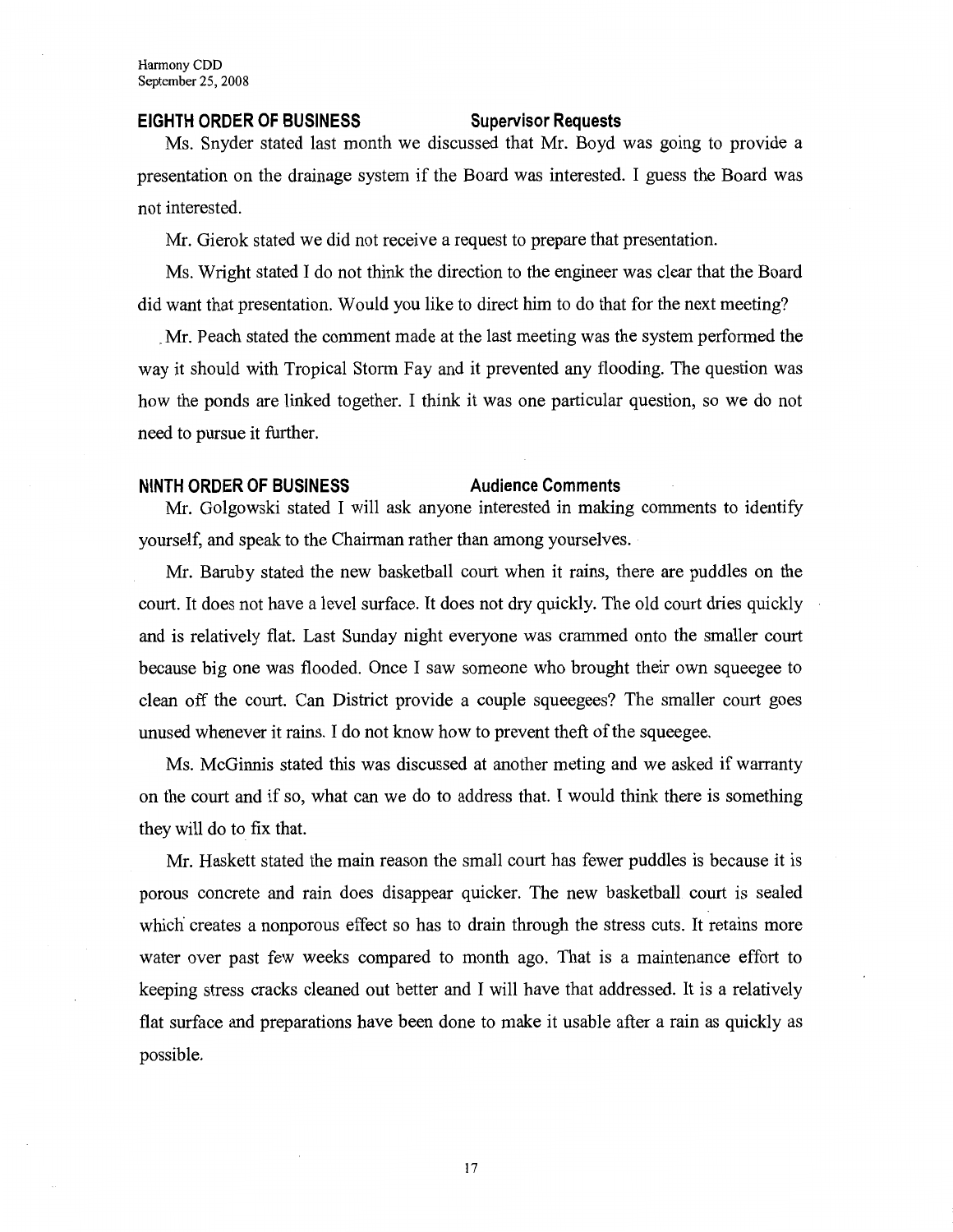Ms. Kassel asked is the sealant a paint on the surface and if so, can it be ground off so you will not have the problem anymore and will not need squeegees and there will not be puddles on the surface?

Mr. Haskett responded the result of doing that is not the result you are looking for. It will create more problems.

Ms. McGinnis stated I presume you sealed it for maintenance and longer lasting concrete.

Mr. Haskett stated yes, for that purpose. If there is graffiti or tire marks, it can be easily cleaned up.

Mr. Tome stated we talked about squeegee and obviously at certain times of the year it rains more often than other times. In a few weeks, we will not have this issue until May.

Ms. Kassel stated the sprinklers do it.

Mr. Tome stated the stress cracks are designed to be used to drain. You need a flat surface to play basketball and that is why it was sealed. The stress cuts were designed in such a way to pitch off the center and run out to the edges. If there is debris and silt in there, then it cannot drain. We will blow those out.

Ms. LeMenager stated at the budget meeting, the issues of light fixtures on the roads and the cost of lighting were raised regarding the brackets that did not have bolts and clamps. We were told it was being worked on. I want to know what is being done and how far you are. We are leasing those items from the electric company and paying for electric for the lights to be on.

Mr. Baruby stated you can go to OUC's website and report the number off the silver tag of any pole you are interested in. I have done it and they are there within two days in response to those web responses.

Ms. LeMenager stated it is not that the light is out but it is the disrepair.

Mr. Baruby stated you can report everything that has to do with the light. Just tell them what is wrong.

Ms. Wright stated I can add that on the website for residents to click on the link.

Ms. Snyder stated we can add it to the Harmony Notes.

Ms. Kassel stated at the last neighborhood watch meeting, one of the officers presenting at the meeting said there was property damaged or stolen from the pool and at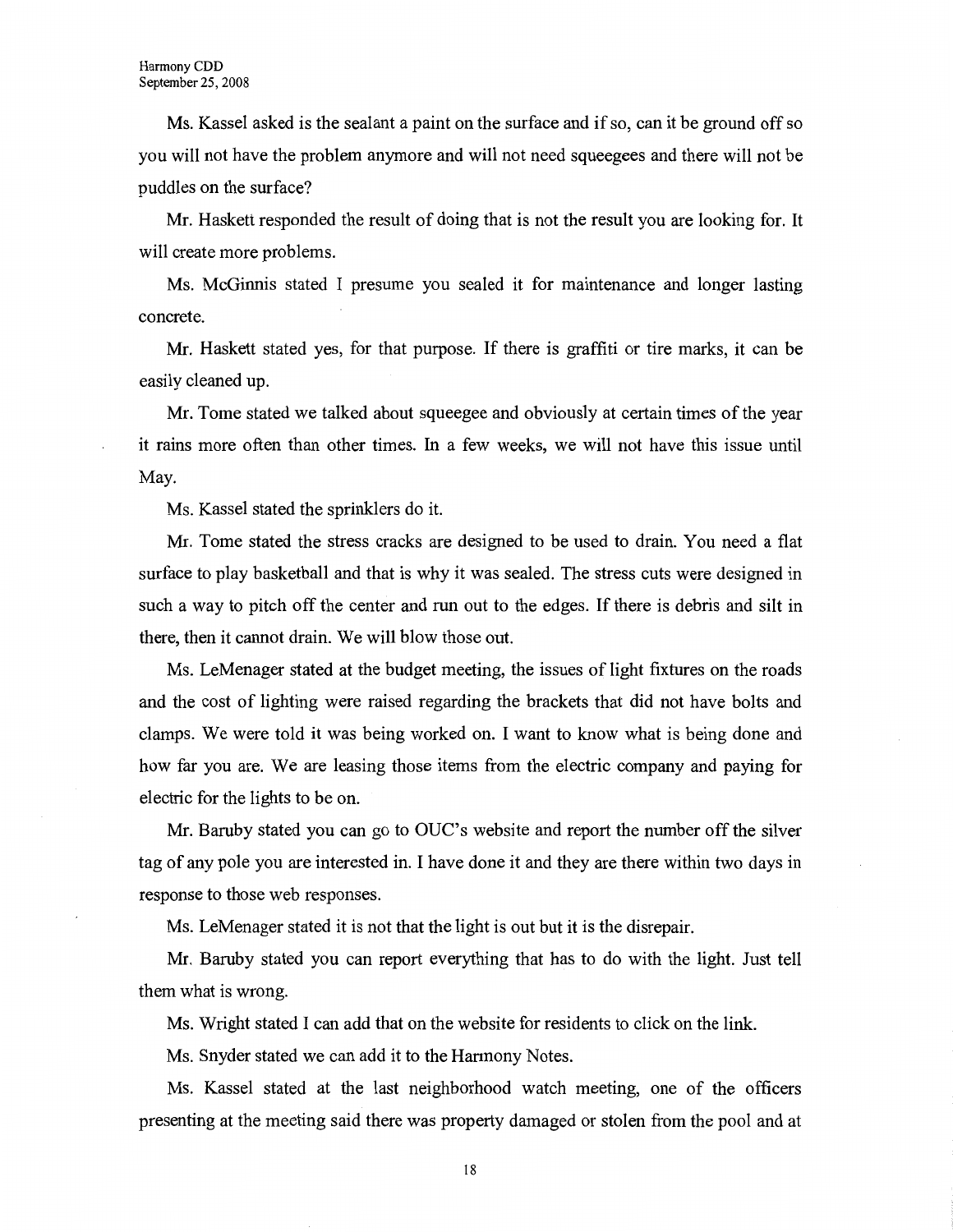that time, they had no contact person the police had for the CDD and therefore, there could be no follow up on it because no one from the CDD was taking responsibility to be in touch with the police. We need a representative of the CDD for the police to be in touch with for any damage or police incidents on CDD property.

Mr. Golgowski asked can they call the District office?

Ms. Wright responded that phone number is on the website but apparently they do not have that number. I would generally give them Gary Moyer's name and phone number but the problem is if it happens late at night.

Mr. Peach stated I own an insurance agency in Longwood and Longwood police requires as part of my occupational license that I file a list of contact phone numbers and names. I suspect the sheriffs office has the same thing. Perhaps you can follow up with that officer and see if they have a record and supply them with that number.

Ms. McGinnis stated the officer was so detailed with it and said that if people are taking furniture and he is sitting there watching it happen, there is nothing he can do if he has no contact person. It is because this is a public facility and he has no way to prove that someone has not been authorized to take that furniture.

Ms. Kassel asked is Ms. Wright going to be responsible for calling Osceola county and making sure they have a contact number?

Mr. Haskett responded the incident happened at night and the facilities are not open at night. He did the right thing by stopping them.

Ms. Snyder stated if need a contact number, it should not be Ms. Wright or Mr. Moyer but should be someone who is local since these things happen on weekends or at night.

Ms. McGinnis stated there should probably be two people who can be contacted.

Mr. Baruby asked are we going to post signs in the facilities as a result of the new rules?

Mr. Golgowski responded yes.

Mr. Baruby stated then there should be a sign that says no trespassing after hours. Then the officer is empowered if someone is there after hours and is trespassing.

Ms. Snyder stated we talked about that with the parks.

Ms. McGinnis stated he still needs a contact number to confirm that person is trespassing.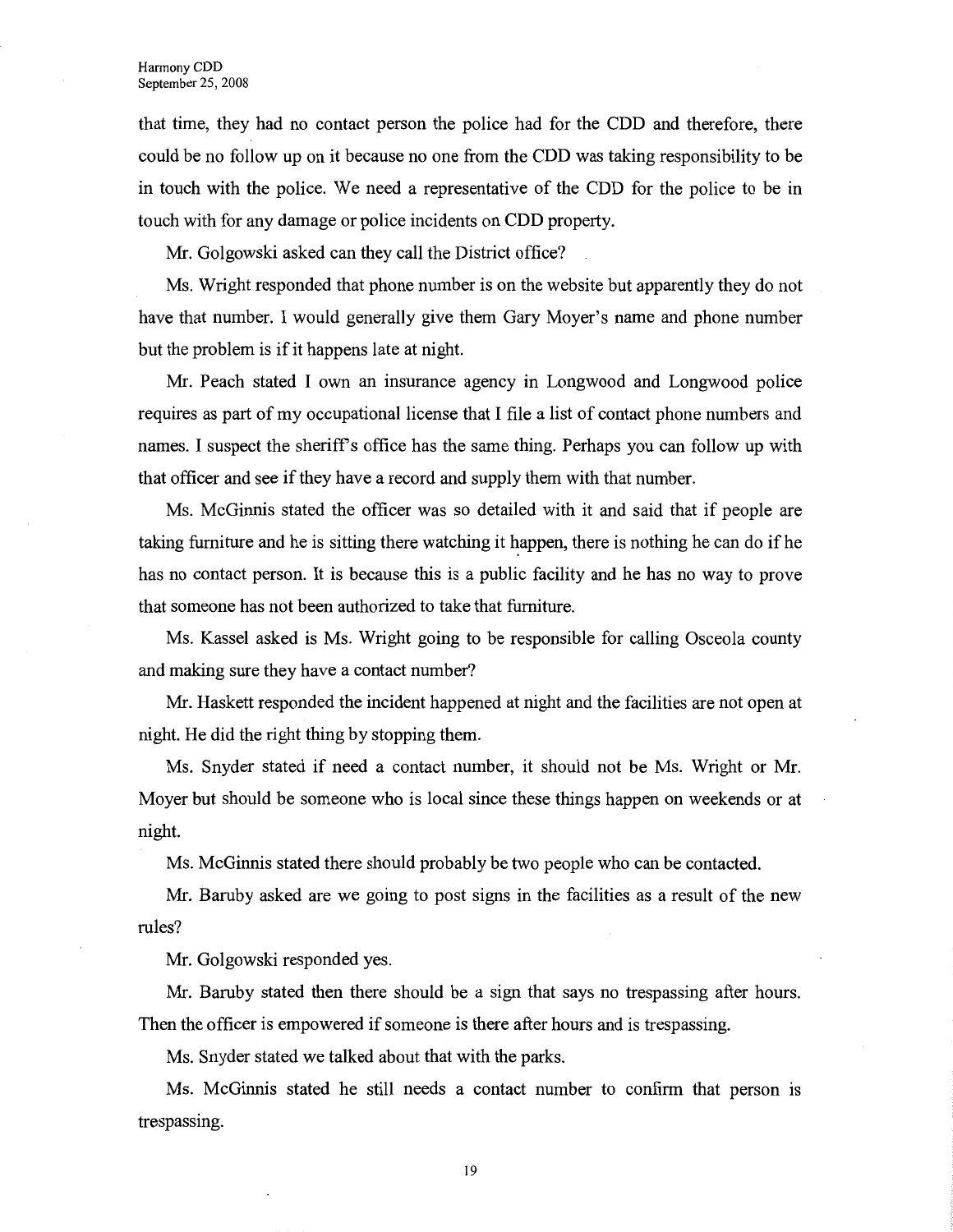Ms. Wright asked does it matter that it happens at 2:00 a.m. that if they call the District office phone number, there will not be anyone who can get that phone call until 8:00 a.m. the next business morning? Is that an issue or does he need to have contact with someone at that time? I could them Mr. Moyer's cell phone but if he turns it off overnight, the sheriff still cannot personally contact anyone at the time of the event.

Ms. Kassel responded I agree that we need someone in the community for a backup phone number.

Mr. Baruby stated there is always the presumption that the police officer has to do the right thing. If I am not home and someone is coming through my window and a policeman shows up, I am not home to say that he should not be doing that. Perhaps this is an isolated incident and he is trying to make a point.

Ms. Kassel stated I think it was an issue of he caught the person but did not have a contact number for anyone to press charges.

Ms. Snyder stated you can put me as a contact, although I do travel sometimes.

Ms. Kassel stated my husband can be a third contact.

Ms. Wright stated we will list the District office first, Ms. Snyder second, and Mr. Kassel as third. I will contact them and make sure they have our phone numbers.

Ms. Kassel stated I had a word of thanks but I see Mr. Moyer has left the meeting.

Ms. Wright stated he told me that he had a meeting to get to in The Villages and so he had to leave.

Ms. Kassel stated there have been some very nice grindings of the sidewalk that were not level, but still two places that are not level. They are on the east side of Cat Brier. Have the pool cameras been installed?

Mr. Haskett stated they are being installed this week, hopefully will be complete tomorrow.

Ms. Kassel stated regarding pool hours, after the last meeting, I went to the County building and code enforcement website to look for ordinances or statutes or rules regarding public pool use at night. It refers you to State statutes, and there is some information in the pool section for public and private pools about nighttime lighting. It gives measurements for pool water surface and pool deck surface. It is a minimal amount of lighting and we may already be at that level. We need an instrument that measures foot candles. If it is not there currently, it could be there with the addition of some low-level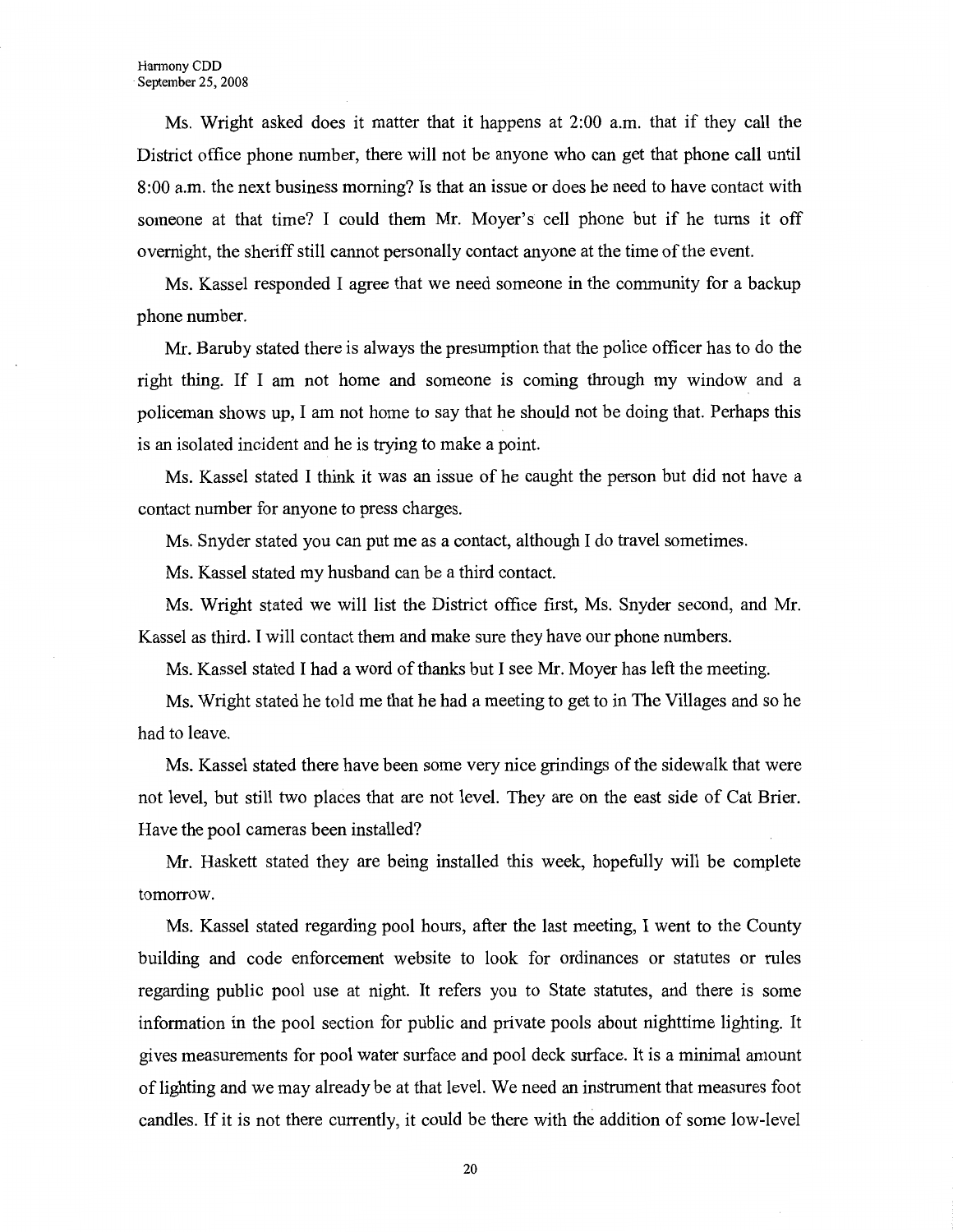lights that are compliant that might also be lit with solar. With the addition of cameras, in terms of liability and safety, I am bringing this up to Board for consideration. The pool is unavailable for people who work during the day except for weekends. If we extended hours, then it is an amenity that can be used on a regular basis. We have liability covered. We will have the cameras installed. We will have card or key access. We will have complied with lighting issues. We can also have a rule that anyone who goes after daylight hours has to be over 21 or accompanied by a parent.

Mr. Golgowski stated we can take the information and look into it more in terms of use and legal issues.

Mr. Peach stated I would like to ask counsel to research and report at next meeting. If there are no legal issues, we can look at ways to make it happen.

Ms. Kassel stated someone at the last meeting brought up pond drainage and the cost for maintaining ponds. While it would be interesting and educational to learn about the drainage system, the point of the conversation was why is the CDD paying for 100% of pond maintenance exclusive of mowing on the golf course? Why is there an inequitable amount of financial responsibility on the part of the CDD for pond maintenance costs when a majority of ponds are not located on CDD property?

Mr. Tome stated I was not at the last meeting but I read the minutes; Something that did not come up is the fact that the golf course facilities do pay \$60,000 annually in assessments and that was not noted or discussed. The purposes of that assessment are for maintenance of CDD facilities that they are abutting to or have the benefit of.

Ms. Kassel asked is that \$60,000 paid to the CDD as part of taxes?

Mr. Tome responded yes just as your assessments are based on lot type, theirs is based on acreage for commercial use and that is how they are assessed. The same is true for Town Center or other facility. They are assessed as well.

Ms. Wright stated anyone who owns property within the District is assessed according to an assessment methodology. We have an assessment department that determines how each of your properties is assessed, how the developer's property is assessed, how commercial unit is assessed, how all different land owners are assessed within the boundaries of the District. These ponds are within the District, they are a District facility. As was mentioned several times at that meeting, it is all part of a stormwater management system. You as residents pay assessments based on the benefit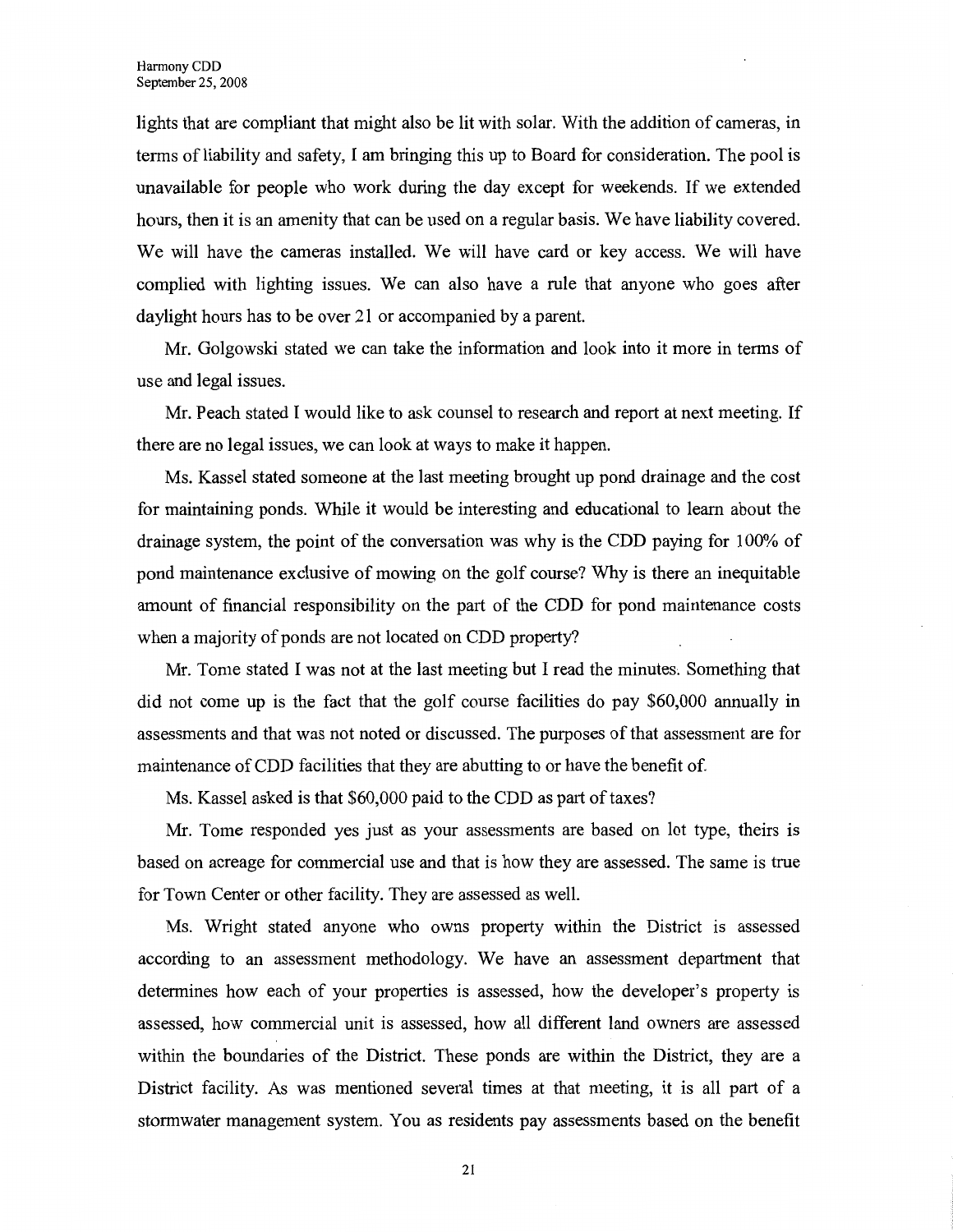that you receive from all the District facilities. The golf course obviously is larger and pays a much larger proportionate share of that. All that is explained by the assessment methodology as to everyone fair and proportionate share. That goes into the revenues that are collected from assessments. The \$60,000 that the golf course pays is not just for pond maintenance but it goes into the District's entire budget.

Ms. Kassel asked has there been any forward motion on the memorial bench that we have been discussing? In order to have memorial service for the community and for the family. We have colleted \$800 toward the bench and we would like to order in the next few weeks and so that it can be installed for the memorial service in January. There is a six to eight-week lead time. Where are we with that?

Mr. Golgowski responded a draft policy was circulated last month. It needed to be reviewed for legal form.

Mr. Qualls stated I reviewed the policy but when the District adopts a policy, we need to go through rulemaking just like we just did for parks and recreation facilities.

Mr. Golgowski asked do we need to adopt it as rule or just as a policy?

Mr. Qualls responded it is essentially the same but it is rules on who can donate what. Either way, this Board's policy is that anytime rules or policies are developed is to go through rulemaking process because you give notice to all members of the public and invite their comments.

Ms. Snyder asked can we do that before the next meeting?

Mr. Qualls responded we can start the process but we need to have a workshop and then a public hearing.

Ms. Wright stated there is not enough time to advertise for rulemaking for your next meeting.

Mr. Qualls stated it will be at least a two-month process.

Mr. Peach stated when we started talking about this, we discussing having some control on it. We discussed having donations come to the CDD and then the CDD making the decisions on what needs to be done and putting whatever it is within the community. Does that require policy and rulemaking? We have the ability to accept donations and we have placed public art. Can we do that without going through this process?

Mr. Qualls stated the Board has in the past made such determinations on a case-bycase basis. It has been done and it is an option. It is advisable if this is going to be a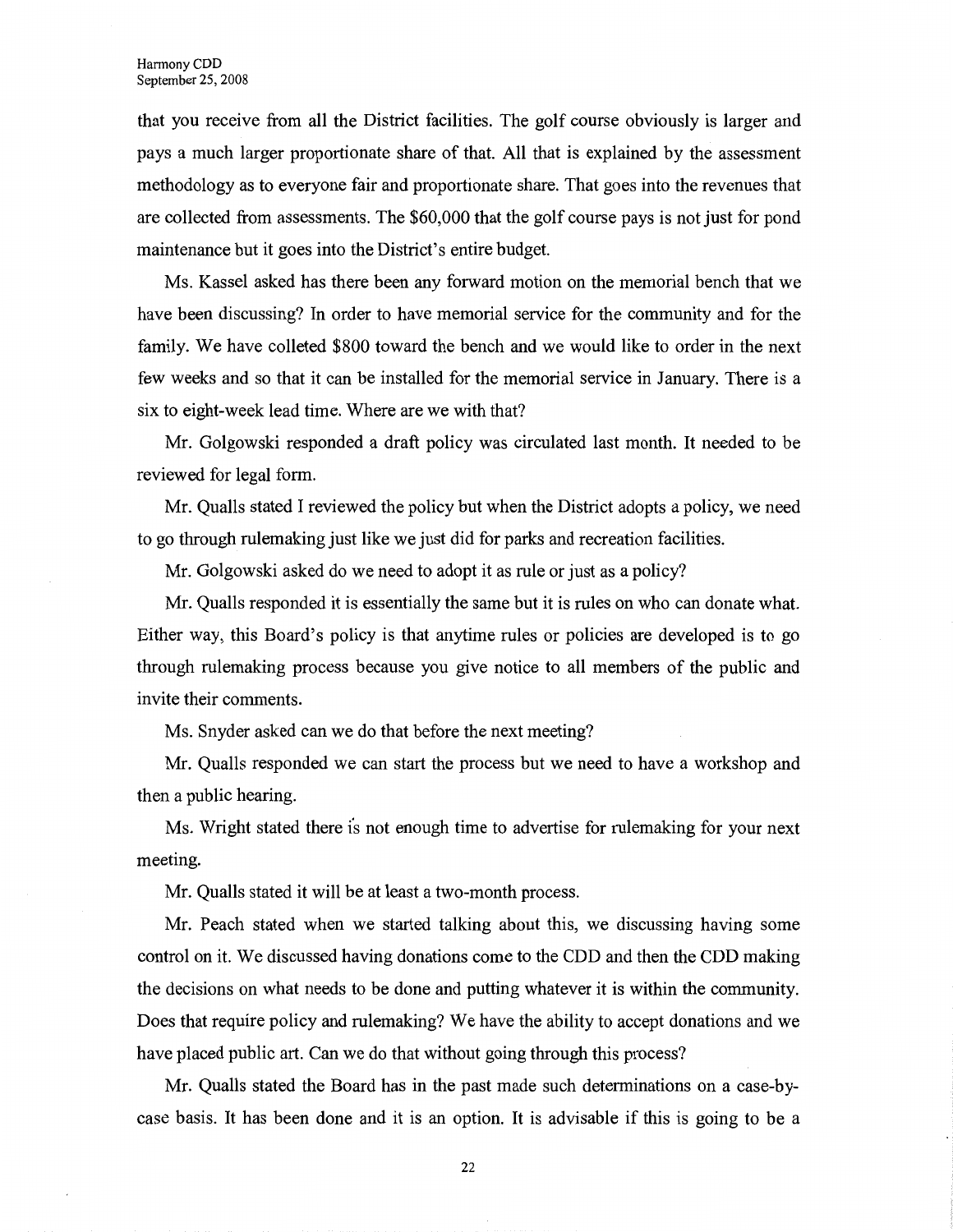continuing thing to develop a written policy and get public input. That is helpful and advantageous in the long run.

Ms. Snyder asked how can we get this done?

Ms. Wright responded we can advertise for a workshop for next month immediately following your regular meeting to discuss this issue. We have also discussed considering to allow the pool to be open at night if there is sufficient lighting. If we have a two or three-month lead time, that will allow us to get workshops in place for both these items and do research on those things. If you are going to change your pool hours, you will need to do that by rulemaking. You should consider both of those at the same time. next month is also the last meeting for two of our Supervisors and there will be new Board members on the Board during this process. Those are things for your consideration. We can certainly start the process and get workshops scheduled for your next meeting.

Ms. Kassel stated the rules simply state during pool hours. I thought the idea was to have the rules but in terms of details, the CDD can change those policies as needed without going through the rulemaking process.

Mr. Qualls stated the rules say sunup to sundown for pool hours.

Mr. Golgowski stated we can schedule a workshop and if no changes are needed, then we do not need to discuss it.

Ms. Wright stated that is correct.

Mr. Golgowski stated if there are, then we will have the opportunity to discuss it.

Mr. O'Keefe asked do we need a workshop and invite the public?

Mr. Qualls responded yes.

Ms. Snyder asked do we need a workshop to put up signs for no trespassing?

Mr. Qualls responded no.

Mr. Golgowski asked is there an advantage to use the draft memorial policy while we are going through this rulemaking process?

Mr. Qualls responded the draft policy is a good policy but it lacks any language relating to the District's powers and how it relates to a District. All the regulations on what types of things will be donated will be part of the policy, but the policy needs to include the purpose of maintaining infrastructure and how any donations need to fall within that purpose. You cannot donate a scholarship because how does that fall within the District's purpose of maintaining infrastructure?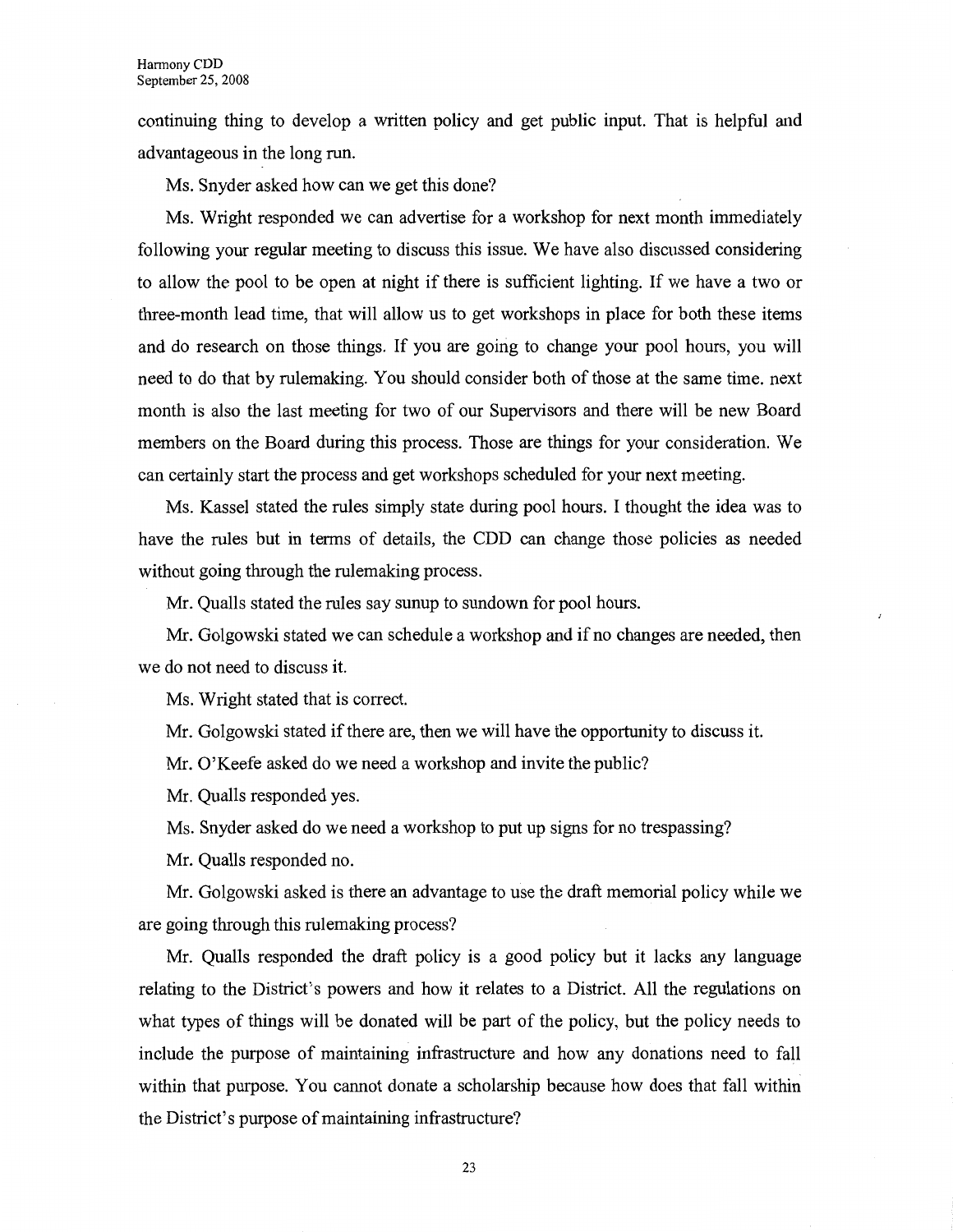Ms. Kassel stated this could be easily solved by having the CDD purchase a bench and put in a plaque and simply forwarding any donations to the CDD. Then residents are not actually purchasing it; the CDD is purchasing it. You can obviate the need for a policy because it is not as though property is being donated or decided upon by the residents. It could be the developer who purchases it and gives it to the CDD. Whatever monies and costs are involved are given to the developer.

Mr. Peach stated why do you not go ahead and purchase the bench and marker, and put it together and unveil it. Then we can decide under the terms of the policy that we adopt later where it will be placed. Then you have achieved the goal of what it is that has been purchased, and we can place it when we catch up with you after the workshop. Then we are not accepting anything but we are following procedures that we will have in place and you have accomplished what you want to do.

Ms. Wright stated we can certainly have this accomplished by January. It is a minimum of two months to go through this process and it can be completed by November or December.

Ms. McGinnis stated we need to put something in place to protect everyone's interests.

Mr. Qualls stated I would like a motion to direct staff to go through rulemaking process and start by advertising a workshop for the next meeting.

Ms. Kassel asked what is the distance between the workshop and the hearing?

Ms. Wright responded we have to advertise the rulemaking hearing 28 and 29 days in advance, but it takes several days to get to the newspaper for their publishing deadlines. The workshop can be the morning of the hearing but we do not have time to notice a hearing for the next meeting. We will have a workshop in October and the hearing in November during the regular CDD meeting.

Ms. Snyder stated we will not have enough time to order the bench and the plaque.

Mr. Qualls stated the bench and the plaque are being donated to the District. The District is not ordering anything; we are just receiving a donation.

Ms. McGinnis stated they should go ahead and order everything.

Ms. Kassel stated in lieu of a plaque, since these are recycled plastic benches that last a very long time, you can have routed into one of the slats in the back of the bench your memorial sign, with 1.5-inch letters. Rather than having something that is attached that